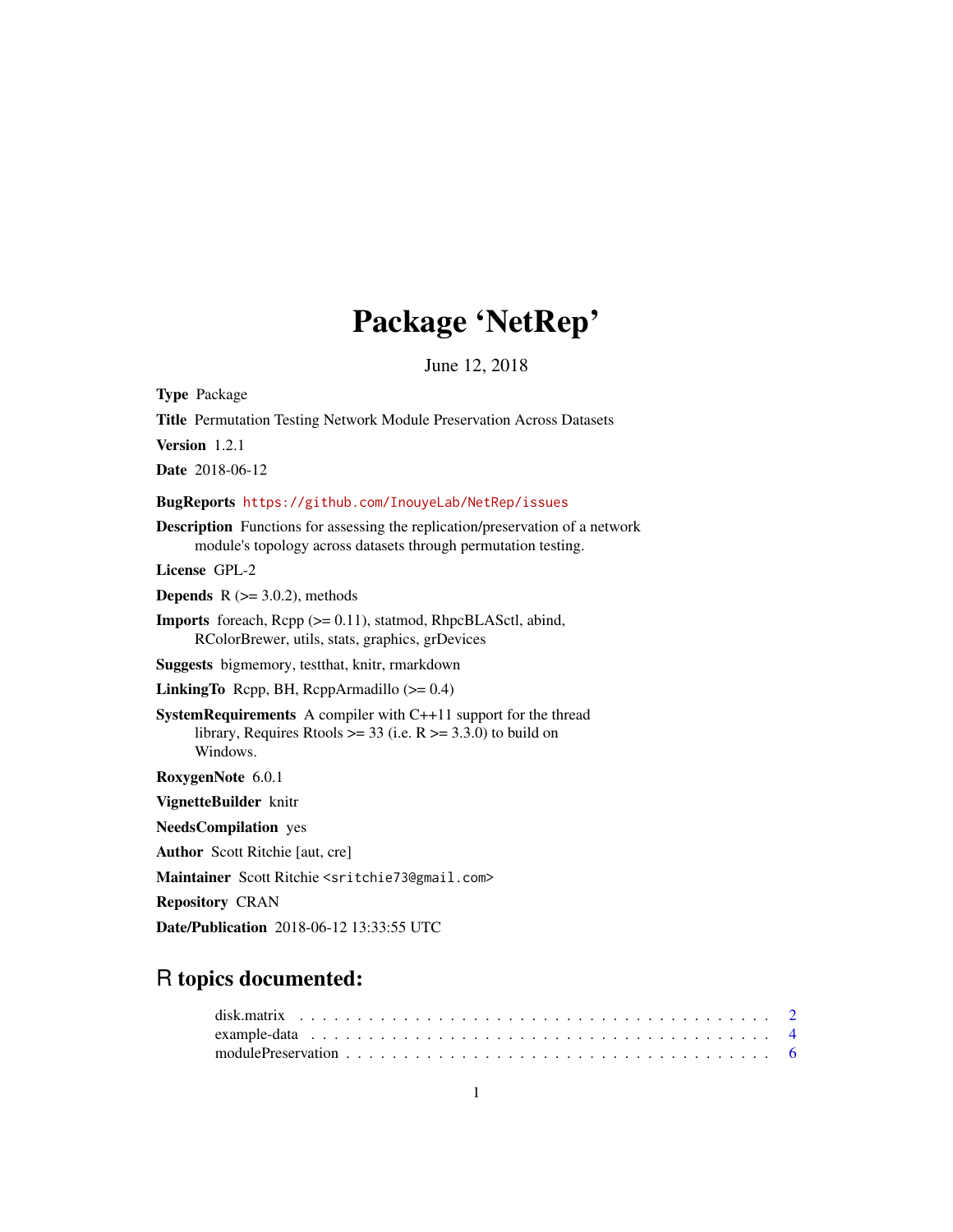#### <span id="page-1-0"></span>2 disk.matrix

| Index | 24 |  |
|-------|----|--|

disk.matrix *The 'disk.matrix' class*

<span id="page-1-1"></span>

| disk.matrix |  |
|-------------|--|
|             |  |

#### Description

A 'disk.matrix' contains a file path to a matrix stored on disk, along with meta data for how to read that file. This allows **NetRep** to load datasets into RAM only when required, i.e. one at a time. This significantly reduces the memory usage of R when analysing large datasets. 'disk.matrix' objects may be supplied instead of 'matrix' objects in the input list arguments 'network', 'data', and 'correlation', which are common to most of NetRep's functions.

#### Usage

```
attach.disk.matrix(file, serialized = TRUE, ...)
serialize.table(file, ...)
is.disk.matrix(x)
as.disk.matrix(x, file, serialize = TRUE)
## S4 method for signature 'disk.matrix'
as.disk.math(x, file, serialize = TRUE)## S4 method for signature 'matrix'
as.disk.matrix(x, file, serialize = TRUE)
## S4 method for signature 'ANY'
as.disk.math(x, file, serialize = TRUE)## S4 method for signature 'disk.matrix'
as.matrix(x)
## S4 method for signature 'disk.matrix'
show(object)
```
#### Arguments

file for attach.disk.matrix the file name of a matrix on disk. For as.disk.matrix the file name to save the matrix to. For serialize.table the file name of a matrix in table format on disk.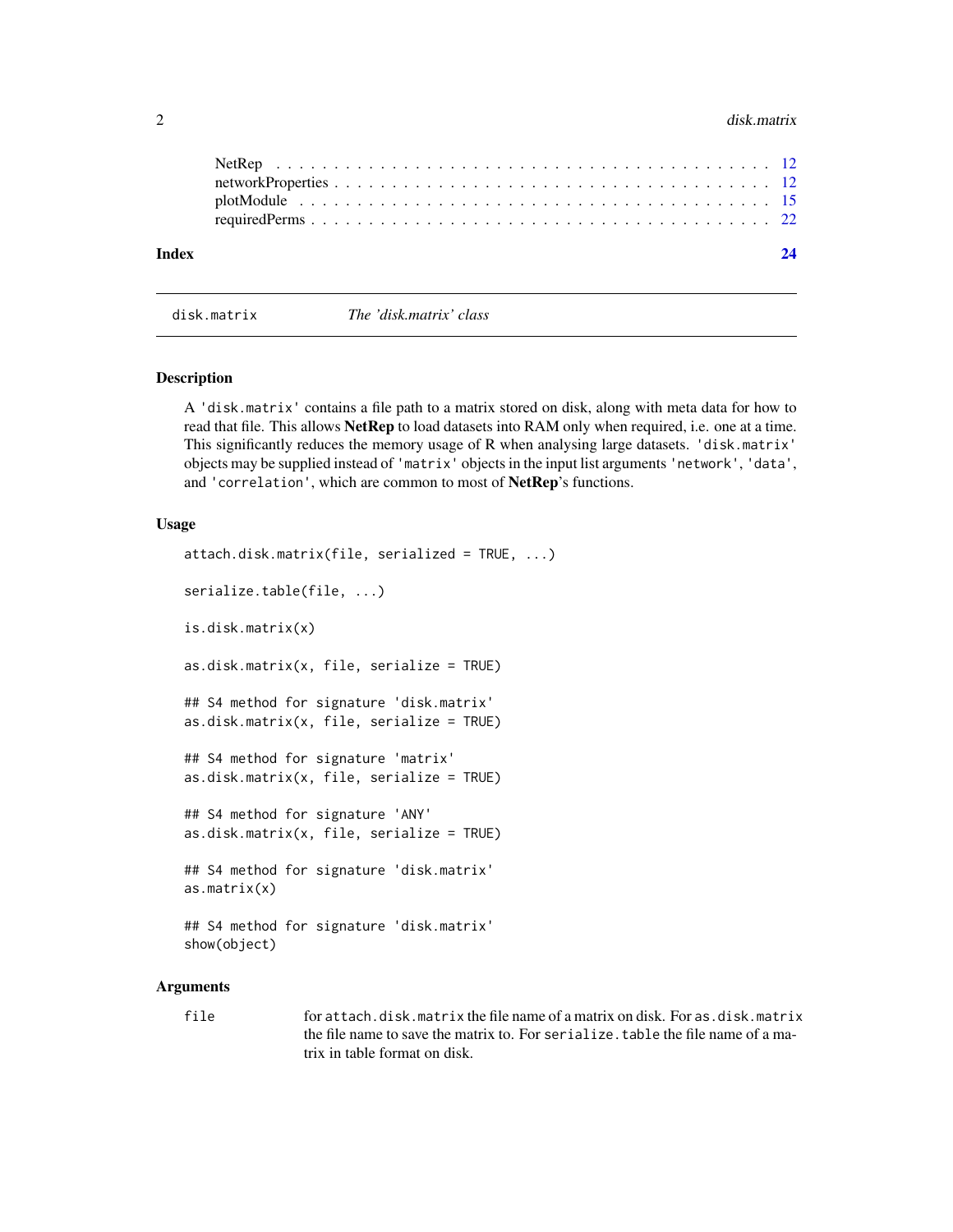<span id="page-2-0"></span>

| serialized | determines how the matrix will be loaded from disk into R by as matrix. If<br>TRUE, the readRDS function will be used. If FALSE, the read. table function<br>will be used.                                     |
|------------|----------------------------------------------------------------------------------------------------------------------------------------------------------------------------------------------------------------|
| $\cdot$    | arguments to be used by read. table when reading in matrix data from a file in<br>table format.                                                                                                                |
| X          | for as matrix a disk matrix object to load into R. For as . disk . matrix an<br>object to convert to a disk. matrix. For is. disk. matrix an object to check if<br>its a disk.matrix.                          |
| serialize  | determines how the matrix is saved to disk by as . disk. matrix. If TRUE it will<br>be stored as a serialized R object using saveRDS. If FALSE it will be stored as a<br>tab-separated file using write.table. |
| object     | a 'disk.matrix' object.                                                                                                                                                                                        |

#### Details

Matrices may either be stored as regular table files that can be read by [read.table](#page-0-0), or as serialized R objects that can be read by [readRDS](#page-0-0). Serialized objects are much faster to load, but cannot be read by other programs.

The attach.disk.matrix function creates a disk.matrix object from a file path. The as.matrix function will load the data from disk into the R session as a regular [matrix](#page-0-0) object.

The as.disk.matrix function converts a matrix into a disk.matrix by saving its contents to the specified file. The serialize argument determines whether the data is stored as a serialized R object or as a tab-separated file (i.e.  $sep="\rtimes t$ "). We recommend storing the matrix as a serialized R object unless disk space is a concern. More control over the storage format can be obtained by using saveRDS or write.table directly.

The serialize.matrix function converts a file in table format to a serialized R object with the same file name, but with the ".rds" extension.

#### Value

A disk.matrix object (attach.disk.matrix, as.disk.matrix), a matrix (as.matrix), the file path to a serialized matrix (serialize.table), or a TRUE or FALSE indicating whether an object is a disk.matrix (is.disk.matrix).

#### **Slots**

file the name of the file where the matrix is saved.

read.func either "read.table" or "readRDS".

func.args a list of arguments to be supplied to the 'read.func'.

#### Warning

attach.disk.matrix does not check whether the specified file can be read into R. as.matrix will fail and throw an error if this is the case.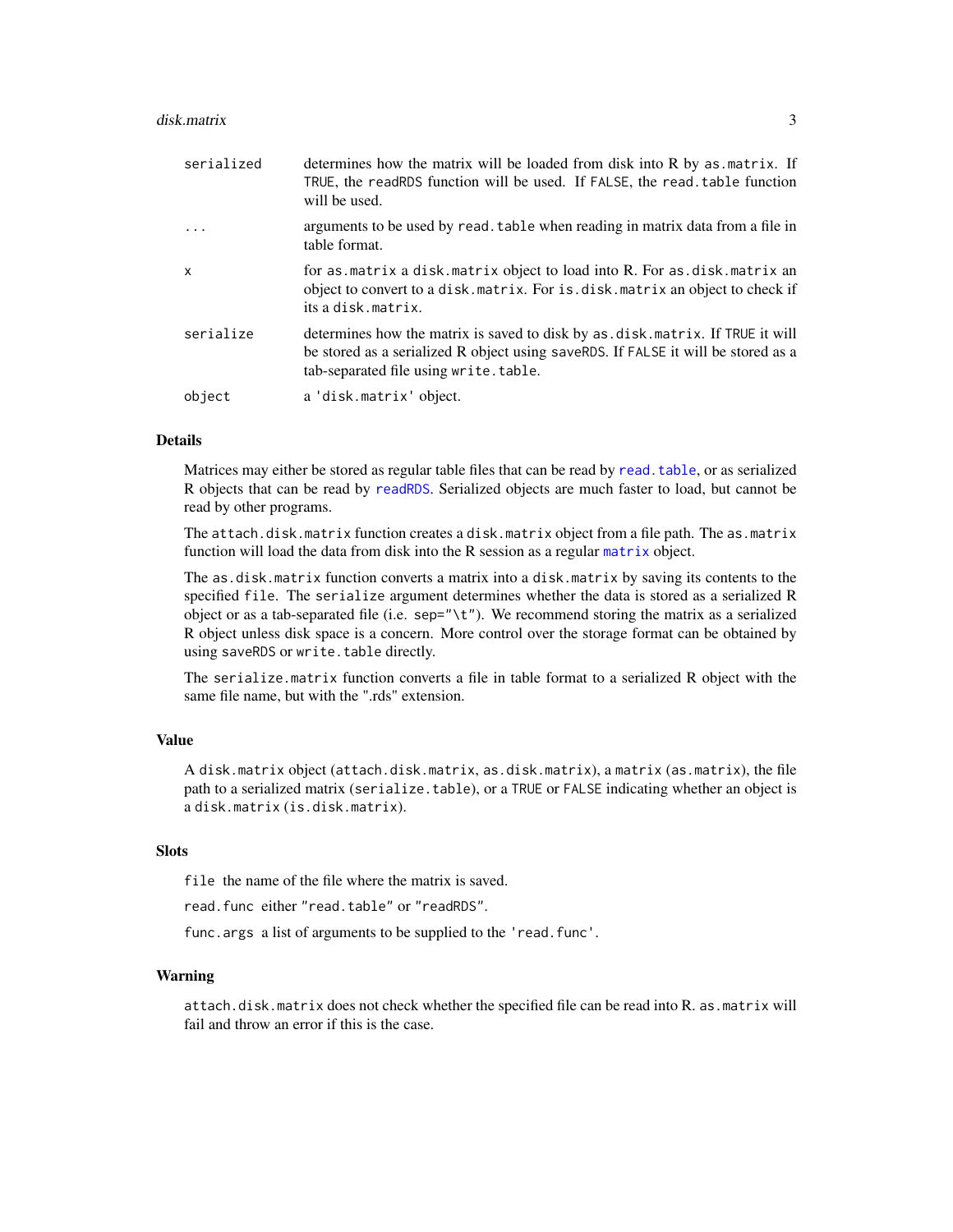<span id="page-3-0"></span>example-data *Example data*

#### Description

Example gene coexpression networks inferred from two independent datasets to demonstrate the usage of package functions.

#### Usage

data("NetRep") discovery\_network discovery\_data discovery\_correlation module\_labels test\_network test\_data test\_correlation

#### Format

- "discovery\_network": a matrix with 150 columns and 150 rows containing the network edge weights encoding the interaction strength between each pair of genes in the *discovery* dataset.
- "discovery\_data": a matrix with 150 columns (genes) and 30 rows (samples) whose entries correspond to the expression level of each gene in each sample in the *discovery* dataset.
- "discovery\_correlation": a matrix with 150 columns and 150 rows containing the correlationcoefficients between each pair of genes calculated from the "discovery\_data" matrix.
- "module\_labels": a named vector with 150 entries containing the module assignment for each gene as identified in the *discovery* dataset.
- "test\_network": a matrix with 150 columns and 150 rows containing the network edge weights encoding the interaction strength between each pair of genes in the *test* dataset.
- "test\_data": a matrix with 150 columns (genes) and 30 rows (samples) whose entries correspond to the expression level of each gene in each sample in the *test* dataset.
- "test\_correlation": a matrix with 150 columns and 150 rows containing the correlationcoefficients between each pair of genes calculated from the "test\_data" matrix.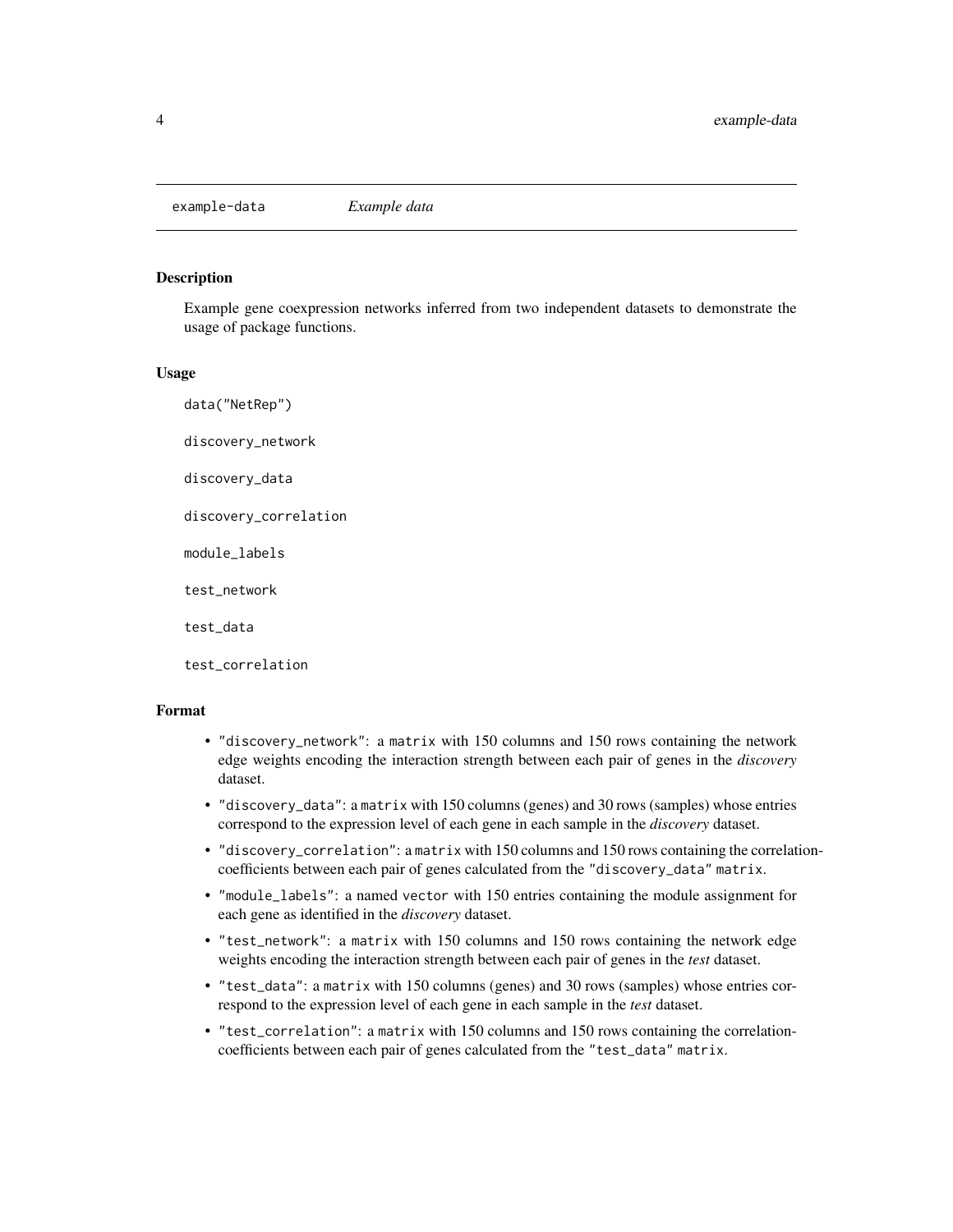#### <span id="page-4-0"></span>example-data 5

#### Details

The [preservation of network modules](#page-5-1) in a second dataset is quantified by measuring the preservation of topological properties between the *discovery* and *test* datasets. These properties are calculated not only from the interaction networks inferred in each dataset, but also from the data used to infer those networks (e.g. gene expression data) as well as the correlation structure between variables/nodes. Thus, all functions in the NetRep package have the following arguments:

- network: a list of interaction networks, one for each dataset.
- data: a list of data matrices used to infer those networks, one for each dataset.
- correlation: a list of matrices containing the pairwise correlation coefficients between variables/nodes in each dataset.
- moduleAssignments: a list of vectors, one for each *discovery* dataset, containing the module assignments for each node in that dataset.
- modules: a list of vectors, one vector for each *discovery* dataset, containing the names of the modules from that dataset to analyse.
- discovery: a vector indicating the names or indices of the previous arguments' lists to use as the *discovery* dataset(s) for the analyses.
- test: a list of vectors, one vector for each *discovery* dataset, containing the names or indices of the network, data, and correlation argument lists to use as the *test* dataset(s) for the analysis of each *discovery* dataset.

This data is used to provide concrete examples of the usage of these arguments in each package function.

#### Simulation details

The *discovery* gene expression dataset ("discovery\_data") containing 30 samples and 150 genes was simulated to contain four distinct modules of sizes 20, 25, 30, and 35 genes. Data for each module were simulated as:

$$
G_{simulated}^{(w)} = E^{(w)}r_i + \sqrt{1 - r_i^2} \epsilon
$$

Where  $E^{(w)}$  is the simulated module's *summary vector*, r is the simulated module's *node contributions* for each gene, and  $\epsilon$  is the error term drawn from a standard normal distribution.  $E^{(w)}$  and r were simulated by bootstrapping (sampling with replacement) samples and genes from the corresponding vectors in modules 63, 51, 57, and 50 discovered in the liver tissue gene expression data from a [publicly available](http://www.ncbi.nlm.nih.gov/geo/query/acc.cgi?acc=GSE2814) mouse dataset (see reference *(1)* for details on the dataset and network discovery). The remaining 40 genes that were not part of any module were simulated by randomly selecting 40 liver genes and bootstrapping 30 samples and adding the noise term,  $\epsilon$ . A vector of module assignments was created ("module\_labels") in which each gene was labelled with a number 1-4 corresponding to the module they were simulated to be coexpressed with, or a label of 0 for the for the 40 "background" genes not participating in any module. The correlation structure ("discovery\_correlation") was calculated as the Pearson's correlation coefficient between genes (cor(discovery\_data)). Edge weights in the interaction network ("discovery\_network") were calculated as the absolute value of the correlation coefficient exponentiated to the power 5 (abs(discovery\_correlation)^5).

An independent test dataset ("test\_data") containing the same 150 genes as the *discovery* dataset but 30 different samples was simulated as above. Modules 1 and 4 (containing 20 and 35 genes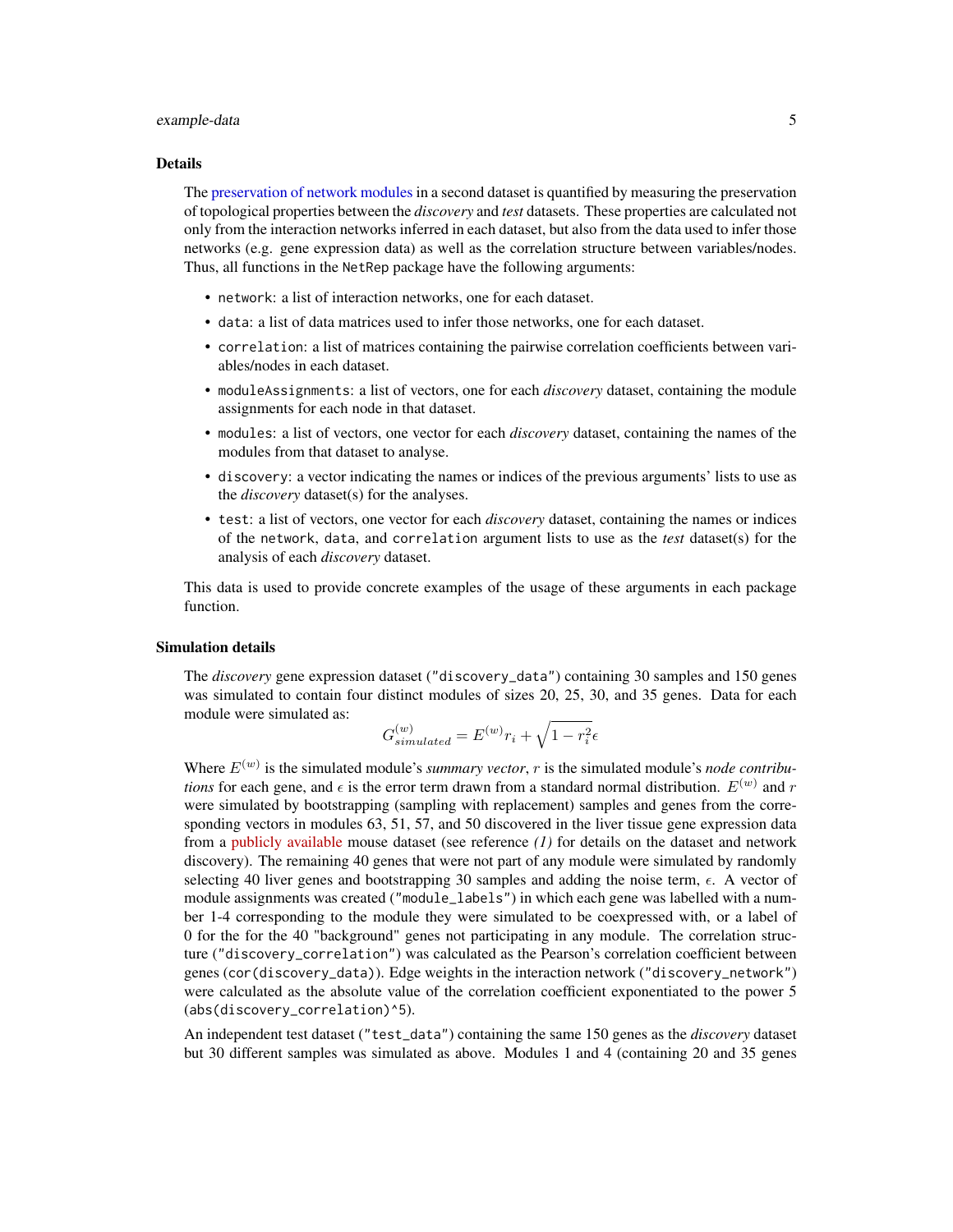respectively) were simulated to be preserved using the same equation above, where the *summary vector*  $E^{(w)}$  was bootstrapped from the same liver modules (modules 63 and 50) as in the *discovery* and with identical *node contributions* r as in the *discovery* dataset. Genes in modules 2 and 3 were simulated as "background" genes, *i.e.* not preserved as described above. The correlation structure between genes in the *test* dataset ("test\_correlation") and the interaction network ("test\_network") were calculated the same way as in the *discovery* dataset.

The random seed used for the simulations was 37.

#### **References**

1. Ritchie, S.C., *et al.*, *A scalable permutation approach reveals replication and preservation patterns of network modules in large datasets*. Cell Systems. 3, 71-82 (2016).

#### See Also

[modulePreservation](#page-5-1), [plotModule](#page-14-1), and [networkProperties](#page-11-1).

<span id="page-5-1"></span>modulePreservation *Replication and preservation of network modules across datasets*

#### **Description**

Quantify the preservation of network modules (sub-graphs) in an independent dataset through permutation testing on module topology. Seven network statistics (see details) are calculated for each module and then tested by comparing to distributions generated from their calculation on random subsets in the test dataset.

#### Usage

```
modulePreservation(network, data, correlation, moduleAssignments,
 modules = NULL, backgroundLabel = "0", discovery = 1, test = 2,
  selfPreservation = FALSE, nThreads = NULL, nPerm = NULL,
  null = "overlap", alternative = "greater", simplify = TRUE,
  verbose = TRUE)
```
#### Arguments

| network     | a list of interaction networks, one for each dataset. Each entry of the list should<br>be a $n * n$ matrix or where each element contains the edge weight between nodes<br>$i$ and $j$ in the inferred network for that dataset.                                        |
|-------------|-------------------------------------------------------------------------------------------------------------------------------------------------------------------------------------------------------------------------------------------------------------------------|
| data        | a list of matrices, one for each dataset. Each entry of the list should be the<br>data used to infer the interaction network for that dataset. The columns should<br>correspond to variables in the data (nodes in the network) and rows to samples<br>in that dataset. |
| correlation | a list of matrices, one for each dataset. Each entry of the list should be a $n * n$<br>matrix where each element contains the correlation coefficient between nodes $i$<br>and $j$ in the data used to infer the interaction network for that dataset.                 |

<span id="page-5-0"></span>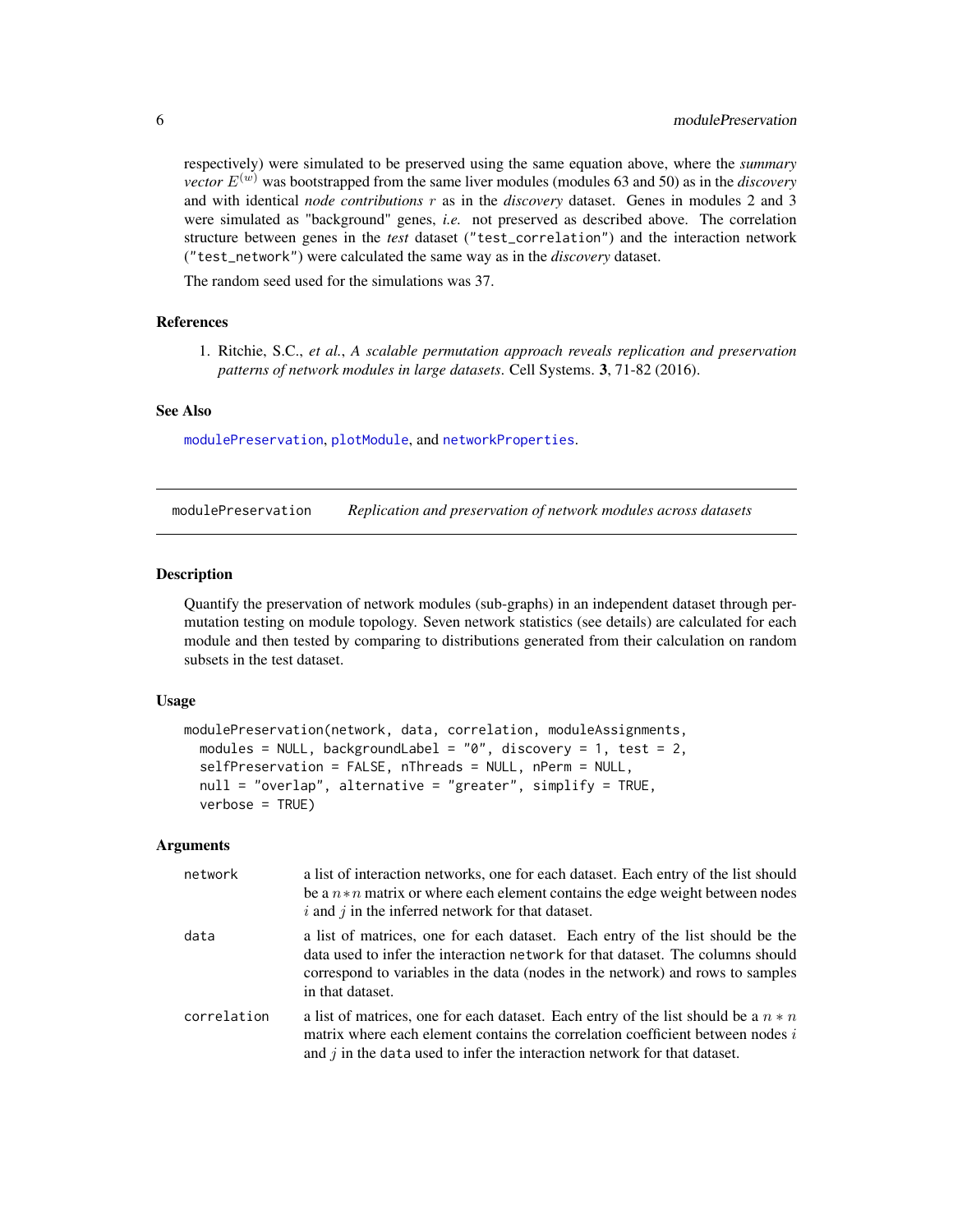| moduleAssignments |                                                                                                                                                                                                                                                                      |
|-------------------|----------------------------------------------------------------------------------------------------------------------------------------------------------------------------------------------------------------------------------------------------------------------|
|                   | a list of vectors, one for each <i>discovery</i> dataset, containing the module assign-<br>ments for each node in that dataset.                                                                                                                                      |
| modules           | a list of vectors, one for each discovery dataset, of modules to perform the anal-<br>ysis on. If unspecified, all modules in each discovery dataset will be analysed,<br>with the exception of those specified in backgroundLabel argument.                         |
| backgroundLabel   |                                                                                                                                                                                                                                                                      |
|                   | a single label given to nodes that do not belong to any module in the moduleAssignments<br>argument. Defaults to "0". Set to NULL if you do not want to skip the network<br>background module.                                                                       |
| discovery         | a vector of names or indices denoting the <i>discovery</i> dataset(s) in the data,<br>correlation, network, moduleAssignments, modules, and test lists.                                                                                                              |
| test              | a list of vectors, one for each discovery dataset, of names or indices denoting<br>the test dataset(s) in the data, correlation, and network lists.                                                                                                                  |
| selfPreservation  |                                                                                                                                                                                                                                                                      |
|                   | logical; if FALSE (default) then module preservation analysis will not be per-<br>formed within a dataset (i.e. where the discovery and test datasets are the<br>same).                                                                                              |
| nThreads          | number of threads to parallelise the calculation of network properties over. Au-<br>tomatically determined as the number of cores - 1 if not specified.                                                                                                              |
| nPerm             | number of permutations to use. If not specified, the number of permutations<br>will be automatically determined (see details). When set to 0 the permutation<br>procedure will be skipped and the observed module preservation will be returned<br>without p-values. |
| null              | variables to include when generating the null distributions. Must be either "over-<br>lap" or "all" (see details).                                                                                                                                                   |
| alternative       | The type of module preservation test to perform. Must be one of "greater" (de-<br>fault), "less" or "two.sided" (see details).                                                                                                                                       |
| simplify          | logical; if TRUE, simplify the structure of the output list if possible (see Return<br>Value).                                                                                                                                                                       |
| verbose           | logical; should progress be reported? Default is TRUE.                                                                                                                                                                                                               |

#### Details

Input data structures:: The preservation of network modules in a second dataset is quantified by measuring the preservation of topological properties between the *discovery* and *test* datasets. These properties are calculated not only from the interaction networks inferred in each dataset, but also from the data used to infer those networks (e.g. gene expression data) as well as the correlation structure between variables/nodes. Thus, all functions in the NetRep package have the following arguments:

- network: a list of interaction networks, one for each dataset.
- data: a list of data matrices used to infer those networks, one for each dataset.
- correlation: a list of matrices containing the pairwise correlation coefficients between variables/nodes in each dataset.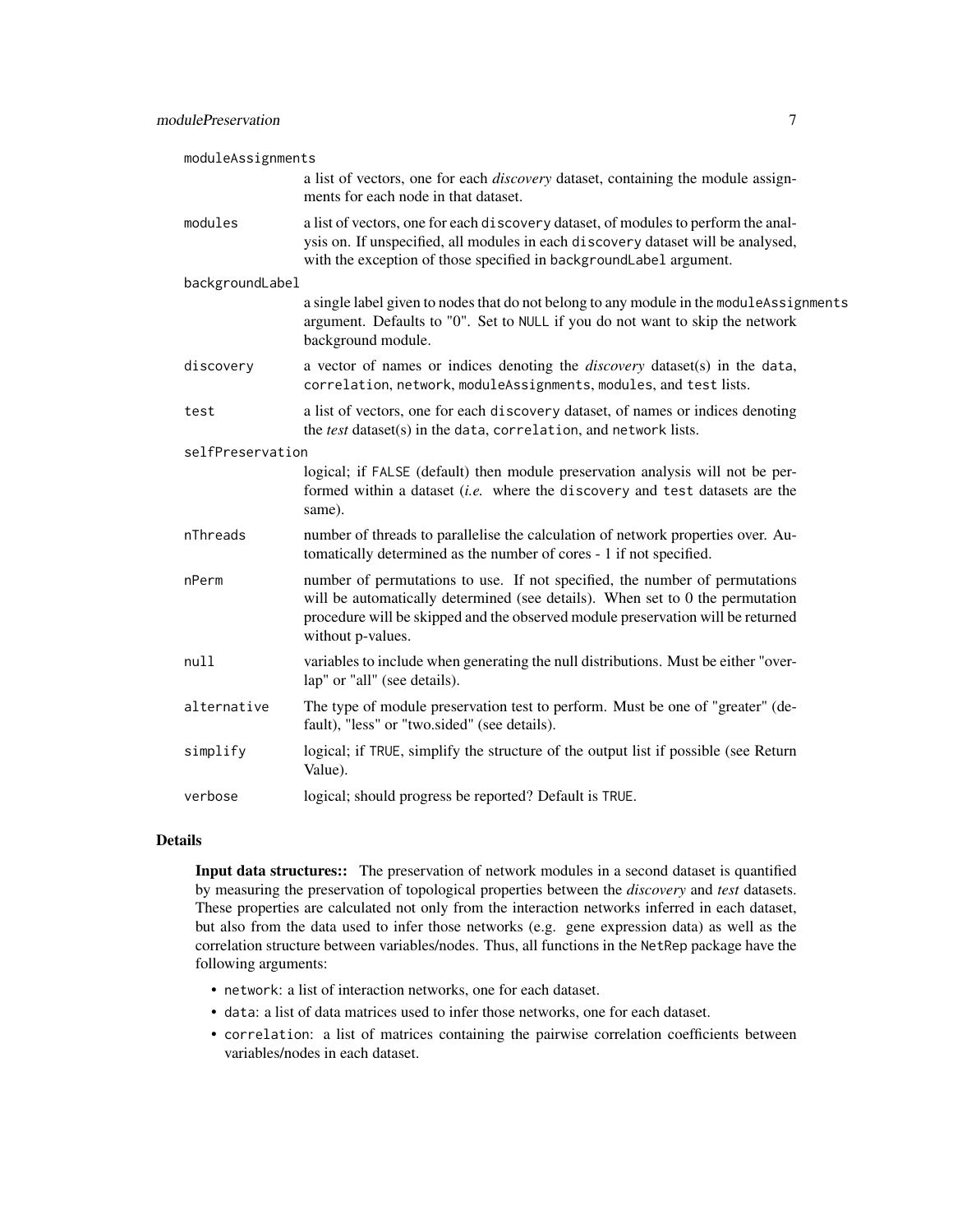- <span id="page-7-0"></span>• moduleAssignments: a list of vectors, one for each *discovery* dataset, containing the module assignments for each node in that dataset.
- modules: a list of vectors, one for each *discovery* dataset, containing the names of the modules from that dataset to analyse.
- discovery: a vector indicating the names or indices of the previous arguments' lists to use as the *discovery* dataset(s) for the analyses.
- test: a list of vectors, one vector for each *discovery* dataset, containing the names or indices of the network, data, and correlation argument lists to use as the *test* dataset(s) for the analysis of each *discovery* dataset.

The formatting of these arguments is not strict: each function will attempt to make sense of the user input. For example, if there is only one discovery dataset, then input to the moduleAssigments and test arguments may be vectors, rather than lists.

Analysing large datasets:: Matrices in the network, data, and correlation lists can be supplied as [disk.matrix](#page-1-1) objects. This class allows matrix data to be kept on disk and loaded as required by NetRep. This dramatically decreases memory usage: the matrices for only one dataset will be kept in RAM at any point in time.

Additional memory usage of the permutation procedure is directly proportional to the sum of module sizes squared multiplied by the number of threads. Very large modules may result in significant additional memory usage per core due to extraction of the correlation coefficient submatrix at each permutation.

Module Preservation Statistics:: Module preservation is assessed through seven module preservation statistics, each of which captures a different aspect of a module's topology; *i.e.* the structure of the relationships between its nodes *(1,2)*. Below is a description of each statistic, what they seek to measure, and where their interpretation may be inappropriate.

The *module coherence* ('coherence'), *average node contribution* ('avg.contrib'), and *concordance of node contribution* ('cor.contrib') are all calculated from the data used to infer the network (provided in the 'data' argument). They are calculated from the module's *summary profile*. This is the eigenvector of the 1st principal component across all observations for every node composing the module. For gene coexpression modules this can be interpreted as a "summary expression profile". It is typically referred to as the "module eigengene" in the weighted gene coexpression network analysis literature *(4)*.

The *module coherence* ('coherence') quantifies the proportion of module variance explained by the module's "summary profile". The higher this value, the more "coherent" the data is, *i.e.* the more similar the observations are nodes for each sample. With the default alternate hypothesis, a small permutation *P*-value indicates that the module is more coherent than expected by chance.

The *average node contribution* ('avg.contrib') and *concordance of node contribution* ('cor.contrib') are calculated from the *node contribution*, which quantifies how similar each node is to the modules's *summary profile*. It is calculated as the Pearson correlation coefficient between each node and the module summary profile. In the weighted gene coexpression network literature it is typically called the "module membership" *(2)*.

The *average node contribution* ('avg.contrib') quantifies how similar nodes are to the module summary profile in the test dataset. Nodes detract from this score where the sign of their node contribution flips between the discovery and test datasets, *e.g.* in the case of differential gene expression across conditions. A high *average node contribution* with a small permutation *P*value indicates that the module remains coherent in the test dataset, and that the nodes are acting together in a similar way.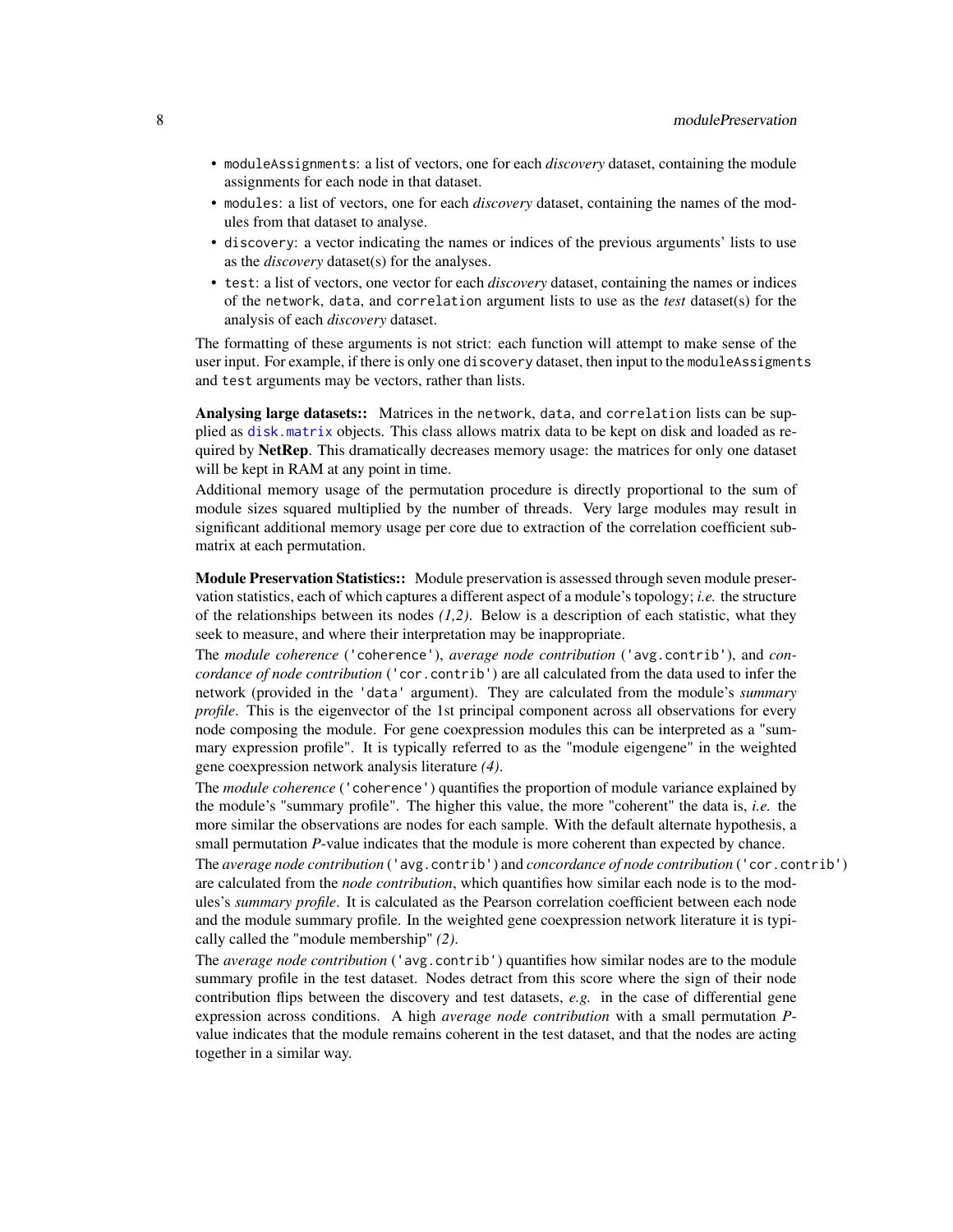#### <span id="page-8-0"></span>modulePreservation 9

The *concordance of node contribution* ('cor.contrib') measures whether the relative rank of nodes (in terms of their node contribution) is preserved across datasets. If a module is coherent enough that all nodes contribute strongly, then this statistic will not be meaningful as its value will be heavily influenced by tiny variations in node rank. This can be assessed through visualisation of the module topology (see [plotContribution](#page-0-0).) Similarly, a strong 'cor.contrib' is unlikely to be meaningful if the 'avg.contrib' is not significant.

The *concordance of correlation strucutre* ('cor.cor') and *density of correlation structure* ('avg.cor') are calculated from the user-provided correlation structure between nodes (provided in the 'correlation' argument). This is referred to as "coexpression" when calculated on gene expression data.

The 'avg.cor' measures how strongly nodes within a module are correlation on average in the test dataset. This average depends on the correlation coefficients in the discovery dataset: the score is penalised where correlation coefficients change in sign between datasets. A high 'avg.cor' with a small permutation *P*-value indicates that the module is (a) more strongly correlated than expected by chance for a module of the same size, and (b) more consistently correlated with respect to the discovery dataset than expected by chance.

The 'cor.cor' measures how similar the correlation coefficients are across the two datasets. A high 'cor.cor' with a small permutation *P*-value indicates that the correlation structure within a module is more similar across datasets than expected by chance. If all nodes within a module are very similarly correlated then this statistic will not be meaningful, as its value will be heavily influenced by tiny, non-meaningful, variations in correlation strength. This can be assessed through visualisation of the module topology (see [plotCorrelation](#page-0-0).) Similarly, a strong 'cor.cor' is unlikely to be meaningful if the 'avg.cor' is not significant.

The *average edge weight* ('avg.weight') and *concordance of weighted degree* ('cor.degree') are both calculated from the interaction network (provided as adjacency matrices to the 'network' argument).

The 'avg.weight' measures the average connection strength between nodes in the test dataset. In the weighted gene coexpression network literature this is typically called the "module density" *(2)*. A high 'avg.weight' with a small permutation *P*-value indicates that the module is more strongly connected in the test dataset than expected by chance.

The 'cor.degree' calculates whether the relative rank of each node's *weighted degree* is similar across datasets. The *weighted degree* is calculated as the sum of a node's edge weights to all other nodes in the module. In the weighted gene coexpression network literature this is typically called the "intramodular connectivity" *(2)*. This statistic will not be meaningful where all nodes are connected to each other with similar strength, as its value will be heavily influenced by tiny, non-meaningful, variations in weighted degree. This can be assessed through visualisation of the module topology (see [plotDegree](#page-0-0).)

Both the 'avg.weight' and 'cor.degree' assume edges are weighted, and that the network is densely connected. Note that for sparse networks, edges with zero weight are included when calculating both statistics. Only the magnitude of the weights, not their sign, contribute to the score. If the network is *unweighted*, *i.e.* edges indicate presence or absence of a relationship, then the 'avg.weight' will be the proportion of the number of edges to the total number of possible edges while the *weighted degree* simply becomes the *degree*. A high 'avg.weight' in this case measures how interconnected a module is in the test dataset. A high *degree* indicates that a node is connected to many other nodes. The interpretation of the 'cor.degree' remains unchanged between weighted and unweighted networks. If the network is directed the interpretation of the 'avg.weight' remains unchanged, while the *cor.degree* will measure the concordance of the node *in-*degree in the test network. To measure the *out-*degree instead, the adjacency matrices provided to the 'network' argument should be transposed.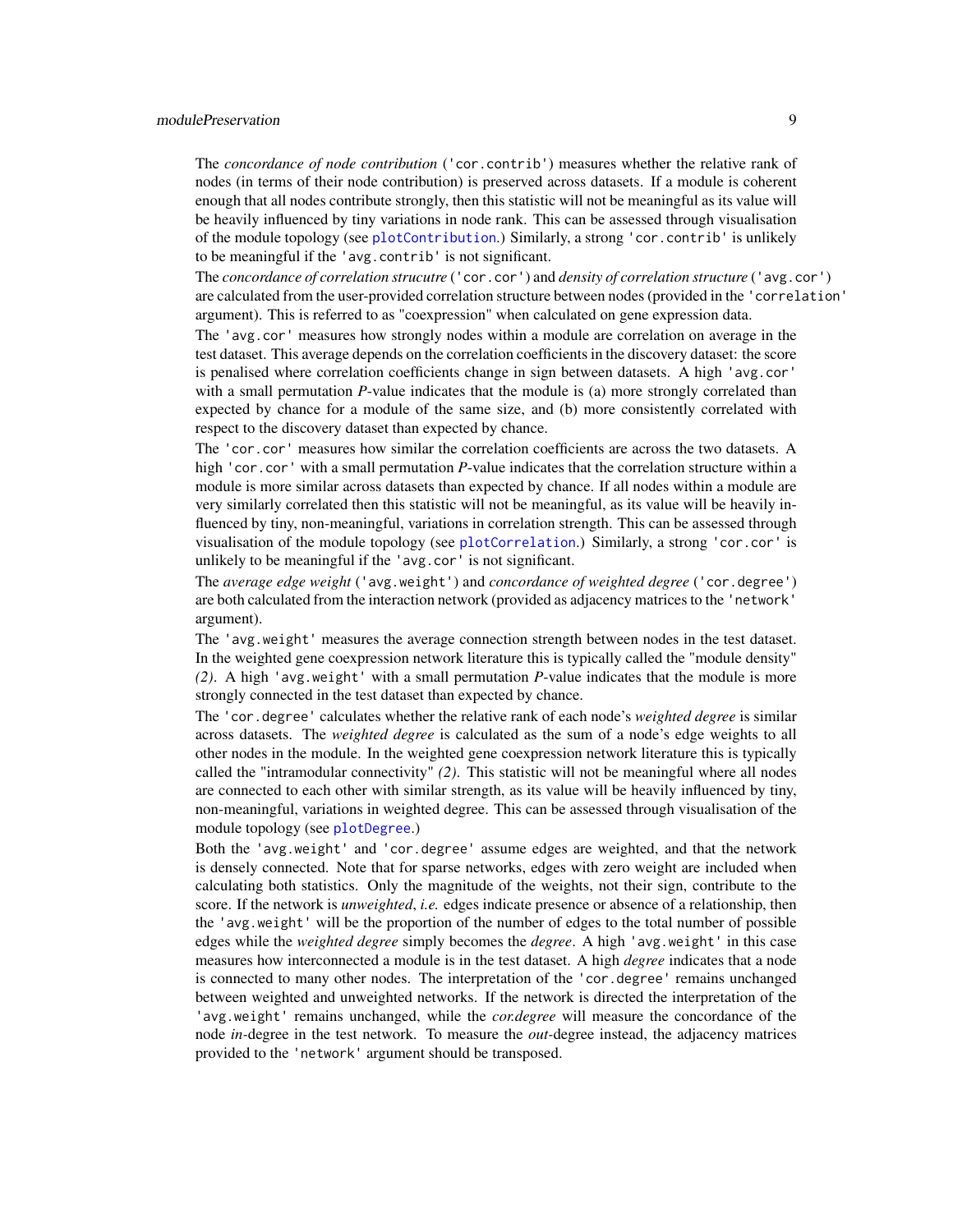<span id="page-9-0"></span>Sparse data:: Caution should be used when running NetRep on sparse data (*i.e.* where there are many zero values in the data used to infer the network). For this data, the *average node contribution* ('avg.contrib'), *concordance of node contribution* ('cor.contrib'), and *module coherence* ('coherence') will all be systematically underestimated due to their reliance on the Pearson correlation coefficient to calculate the *node contribution*.

Care should also be taken to use appropriate methods for inferring the correlation structure when the data is sparse for the same reason.

Proportional data:: Caution should be used when running NetRep on proportional data ( *i.e.* where observations across samples all sum to the same value, *e.g.* 1). For this data, the *average node contribution* ('avg.contrib'), *concordance of node contribution* ('cor.contrib'), and *module coherence* ('coherence') will all be systematically overestimated due to their reliance on the Pearson correlation coefficient to calculate the *node contribution*.

Care should also be taken to use appropriate methods for inferring the correlation structure from proportional data for the same reason.

Hypothesis testing:: Three alternative hypotheses are available. "greater", the default, tests whether each module preservation statistic is larger than expected by chance. "lesser" tests whether each module preservation statistic is smaller than expected by chance, which may be useful for identifying modules that are extremely different in the *test* dataset. "two.sided" can be used to test both alternate hypotheses.

To determine whether a module preservation statistic deviates from chance, a permutation procedure is employed. Each statistic is calculated between the module in the *discovery* dataset and nPerm random subsets of the same size in the *test* dataset in order to assess the distribution of each statistic under the null hypothesis.

Two models for the null hypothesis are available: "overlap", the default, only nodes that are present in both the *discovery* and *test* networks are used when generating null distributions. This is appropriate under an assumption that nodes that are present in the *test* dataset, but not present in the *discovery* dataset, are unobserved: that is, they may fall in the module(s) of interest in the *discovery* dataset if they were to be measured there. Alternatively, "all" will use all nodes in the *test* network when generating the null distributions.

The number of permutations required for any given significance threshold is approximately 1 / the desired significance for one sided tests, and double that for two-sided tests. This can be calculated with [requiredPerms](#page-21-1). When nPerm is not specified, the number of permutations is automatically calculated as the number required for a Bonferroni corrected significance threshold adjusting for the total number of tests for each statistic, i.e. the total number of modules to be analysed multiplied by the number of *test* datasets each module is tested in. Although assessing the replication of a small numberof modules calls for very few permutations, we recommend using no fewer than 1,000 as fewer permutations are unlikely to generate representative null distributions. Note: the assumption used by [requiredPerms](#page-21-1) to determine the correct number of permtutations breaks down when assessing the preservation of modules in a very small dataset (e.g. gene sets in a dataset with less than 100 genes total). However, the reported p-values will still be accurate (see [permutationTest](#page-0-0)) *(3)*.

#### Value

A nested list structure. At the top level, the list has one element per 'discovery' dataset. Each of these elements is a list that has one element per 'test' dataset analysed for that 'discovery' dataset. Each of these elements is also a list, containing the following objects: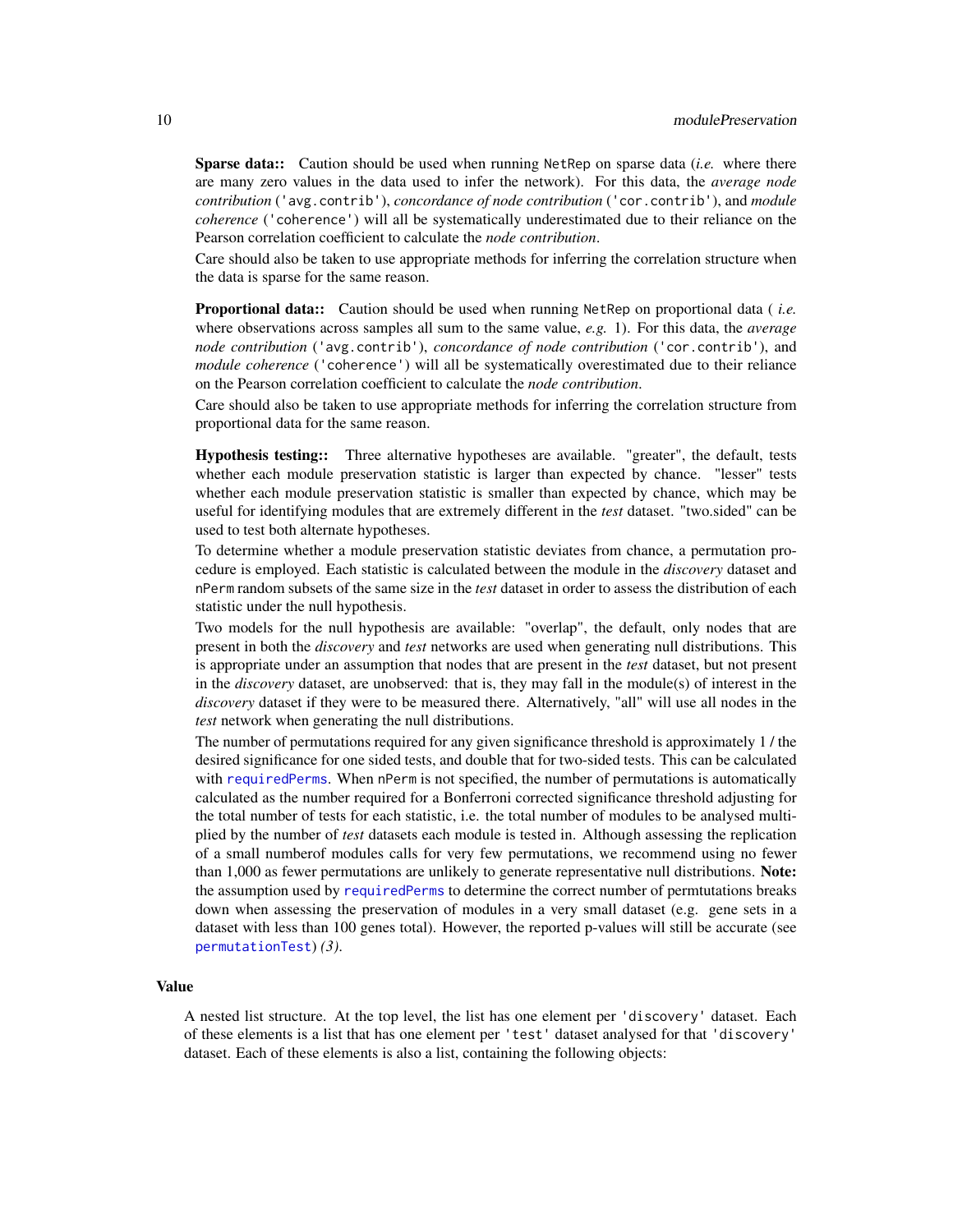- <span id="page-10-0"></span>• observed: A matrix of the observed values for the module preservation statistics. Rows correspond to modules, and columns to the module preservation statistics.
- nulls: A three dimensional array containing the values of the module preservation statistics evaluated on random permutation of module assignment in the test network. Rows correspond to modules, columns to the module preservation statistics, and the third dimension to the permutations.
- p.values: A matrix of p-values for the observed module preservation statistics as evaluated through a permutation test using the corresponding values in nulls.
- nVarsPresent: A vector containing the number of variables that are present in the test dataset for each module.
- propVarsPresent: A vector containing the proportion of variables present in the test dataset for each module. Modules where this is less than 1 should be investigated further before making judgements about preservation to ensure that the missing variables are not the most connected ones.
- contingency: If moduleAssignments are present for both the *discovery* and *test* datasets, then a contingency table showing the overlap between modules across datasets is returned. Rows correspond to modules in the *discovery* dataset, columns to modules in the *test* dataset.

When simplify  $=$  TRUE then the simplest possible structure will be returned. E.g. if module preservation is tested in only one dataset, then the returned list will have only the above elements.

When simplify = FALSE then a nested list of datasets will always be returned, i.e. each element at the top level and second level correspond to a dataset, e.g. results[["Dataset1"]][["Dataset2"]] indicates an analysis where modules discovered in "Dataset1" are assessed for preservation in "Dataset2". Dataset comparisons which have not been assessed will contain NULL.

#### References

- 1. Ritchie, S.C., *et al.*, *A scalable permutation approach reveals replication and preservation patterns of network modules in large datasets*. Cell Systems. 3, 71-82 (2016).
- 2. Langfelder, P., Luo, R., Oldham, M. C. & Horvath, S. *Is my network module preserved and reproducible?* PLoS Comput. Biol. 7, e1001057 (2011).
- 3. Phipson, B. & Smyth, G. K. *Permutation P-values should never be zero: calculating exact P-values when permutations are randomly drawn.* Stat. Appl. Genet. Mol. Biol. 9, Article39 (2010).
- 4. Langfelder, P. & Horvath, S. *WGCNA: an R package for weighted correlation network analysis.* BMC Bioinformatics 9, 559 (2008).

#### See Also

Functions for: [visualising network modules,](#page-14-1) [calculating module topology,](#page-11-1) [calculating permutation](#page-0-0) [test P-values,](#page-0-0) and [splitting computation over multiple machines.](#page-0-0)

#### Examples

# load in example data, correlation, and network matrices for a discovery and test dataset: data("NetRep")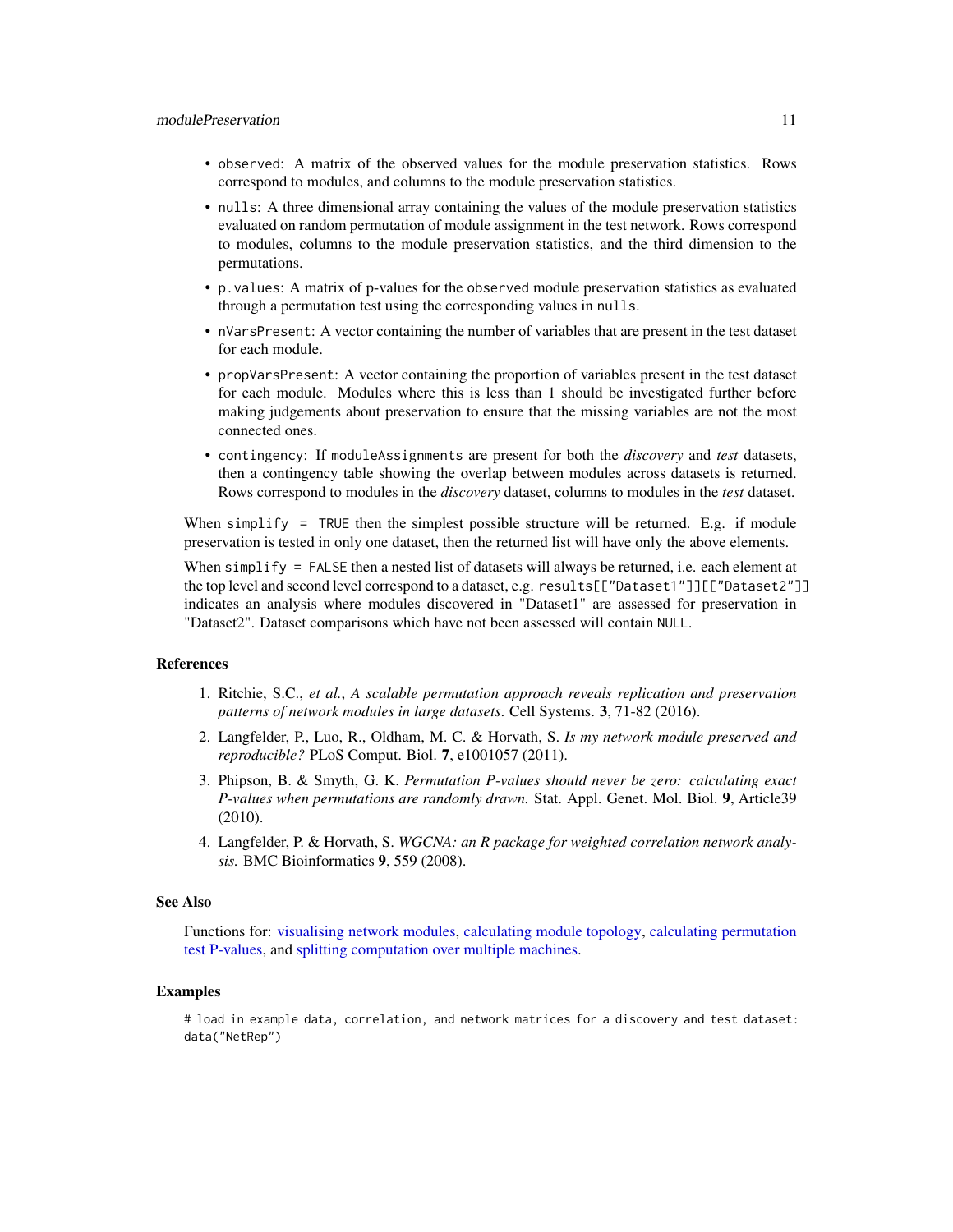```
# Set up input lists for each input matrix type across datasets. The list
# elements can have any names, so long as they are consistent between the
# inputs.
network_list <- list(discovery=discovery_network, test=test_network)
data_list <- list(discovery=discovery_data, test=test_data)
correlation_list <- list(discovery=discovery_correlation, test=test_correlation)
labels_list <- list(discovery=module_labels)
# Assess module preservation: you should run at least 10,000 permutations
preservation <- modulePreservation(
network=network_list, data=data_list, correlation=correlation_list,
moduleAssignments=labels_list, nPerm=1000, discovery="discovery",
 test="test", nThreads=2
\lambda
```
NetRep *Fast permutation procedure for testing network module replication*

#### **Description**

Functions for assessing the replication/preservation of a network module's topology across datasets through permutation testing. This is suitable for networks that can be meaningfully inferred from multiple datasets. These include gene coexpression networks, protein-protein interaction networks, and microbial interaction networks. Modules within these networks consist of groups of nodes that are particularly interesting: for example a group of tightly connected genes associated with a disease, groups of genes annotated with the same term in the Gene Ontology database, or groups of interacting microbial species, i.e. communities. Application of this method can answer questions such as; (1) do the relationships between genes in a module replicate in an independent cohort? (2) are these gene coexpression modules preserved across tissues or tissue specific? (3) are these modules conserved across species? (4) are microbial communities preserved across multiple spatial locations?

#### Details

The main function for this package is [modulePreservation](#page-5-1). Several functions for downstream are also provided: [networkProperties](#page-11-1) for calculating the topological properties of a module, and [plotModule](#page-14-1) for visualising a module.

<span id="page-11-1"></span>networkProperties *Calculate the topological properties for a network module*

#### Description

Calculates the network properties used to assess module preservation for one or more modules in a user specified dataset.

<span id="page-11-0"></span>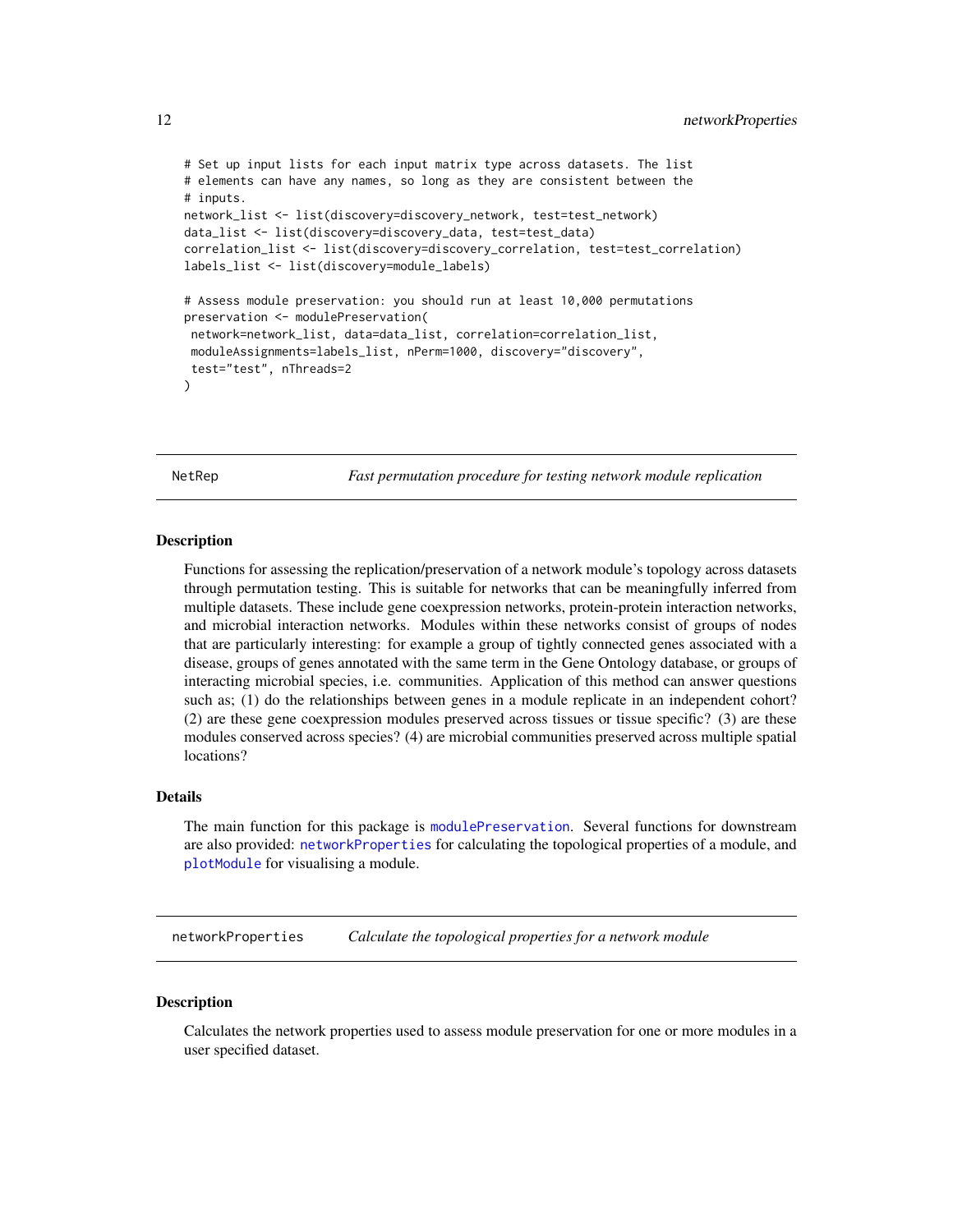### <span id="page-12-0"></span>networkProperties 13

#### Usage

```
networkProperties(network, data, correlation, moduleAssignments = NULL,
 modules = NULL, backgroundLabel = "0", discovery = NULL, test = NULL,
  simplify = TRUE, verbose = TRUE)
```
### Arguments

| network           | a list of interaction networks, one for each dataset. Each entry of the list should<br>be a $n * n$ matrix or where each element contains the edge weight between nodes<br>$i$ and $j$ in the inferred network for that dataset.                                        |
|-------------------|-------------------------------------------------------------------------------------------------------------------------------------------------------------------------------------------------------------------------------------------------------------------------|
| data              | a list of matrices, one for each dataset. Each entry of the list should be the<br>data used to infer the interaction network for that dataset. The columns should<br>correspond to variables in the data (nodes in the network) and rows to samples<br>in that dataset. |
| correlation       | a list of matrices, one for each dataset. Each entry of the list should be a $n * n$<br>matrix where each element contains the correlation coefficient between nodes i<br>and $j$ in the data used to infer the interaction network for that dataset.                   |
| moduleAssignments |                                                                                                                                                                                                                                                                         |
|                   | a list of vectors, one for each <i>discovery</i> dataset, containing the module assign-<br>ments for each node in that dataset.                                                                                                                                         |
| modules           | a list of vectors, one for each discovery dataset, of modules to perform the anal-<br>ysis on. If unspecified, all modules in each discovery dataset will be analysed,<br>with the exception of those specified in backgroundLabel argument.                            |
| backgroundLabel   |                                                                                                                                                                                                                                                                         |
|                   | a single label given to nodes that do not belong to any module in the moduleAssignments<br>argument. Defaults to "0". Set to NULL if you do not want to skip the network<br>background module.                                                                          |
| discovery         | a vector of names or indices denoting the <i>discovery</i> dataset(s) in the data,<br>correlation, network, moduleAssignments, modules, and test lists.                                                                                                                 |
| test              | a list of vectors, one for each discovery dataset, of names or indices denoting<br>the test dataset(s) in the data, correlation, and network lists.                                                                                                                     |
| simplify          | logical; if TRUE, simplify the structure of the output list if possible (see Return<br>Value).                                                                                                                                                                          |
| verbose           | logical; should progress be reported? Default is TRUE.                                                                                                                                                                                                                  |

#### Details

Input data structures:: The [preservation of network modules](#page-5-1) in a second dataset is quantified by measuring the preservation of topological properties between the *discovery* and *test* datasets. These properties are calculated not only from the interaction networks inferred in each dataset, but also from the data used to infer those networks (e.g. gene expression data) as well as the correlation structure between variables/nodes. Thus, all functions in the NetRep package have the following arguments:

- network: a list of interaction networks, one for each dataset.
- data: a list of data matrices used to infer those networks, one for each dataset.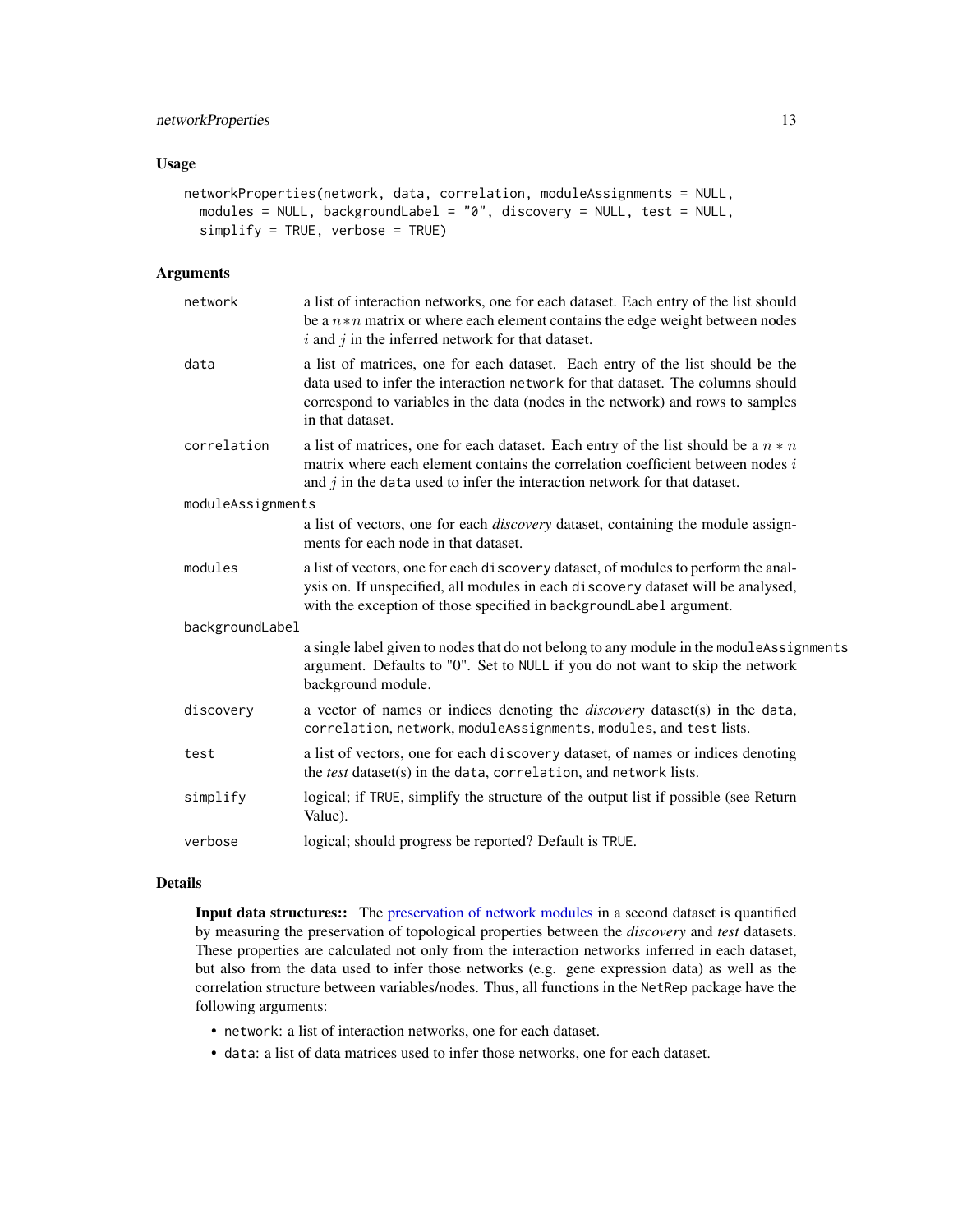- <span id="page-13-0"></span>• correlation: a list of matrices containing the pairwise correlation coefficients between variables/nodes in each dataset.
- moduleAssignments: a list of vectors, one for each *discovery* dataset, containing the module assignments for each node in that dataset.
- modules: a list of vectors, one for each *discovery* dataset, containing the names of the modules from that dataset to analyse.
- discovery: a vector indicating the names or indices of the previous arguments' lists to use as the *discovery* dataset(s) for the analyses.
- test: a list of vectors, one vector for each *discovery* dataset, containing the names or indices of the network, data, and correlation argument lists to use as the *test* dataset(s) for the analysis of each *discovery* dataset.

The formatting of these arguments is not strict: each function will attempt to make sense of the user input. For example, if there is only one discovery dataset, then input to the module Assigments and test arguments may be vectors, rather than lists. If the networkProperties are being calculate within the *discovery* or *test* datasets, then the discovery and test arguments do not need to be specified, and the input matrices for the network, data, and correlation arguments do not need to be wrapped in a list.

Analysing large datasets:: Matrices in the network, data, and correlation lists can be supplied as [disk.matrix](#page-1-1) objects. This class allows matrix data to be kept on disk and loaded as required by NetRep. This dramatically decreases memory usage: the matrices for only one dataset will be kept in RAM at any point in time.

#### Value

A nested list structure. At the top level, the list has one element per 'discovery' dataset. Each of these elements is a list that has one element per 'test' dataset analysed for that 'discovery' dataset. Each of these elements is a list that has one element per 'modules' specified. Each of these is a list containing the following objects:

- 'degree': The weighted within-module degree: the sum of edge weights for each node in the module.
- 'avgWeight': The average edge weight within the module.

If the 'data' used to infer the 'test' network is provided then the following are also returned:

- 'summary': A vector summarising the module across each sample. This is calculated as the first eigenvector of the module from a principal component analysis.
- 'contribution': The *node contribution*: the similarity between each node and the *module summary profile* ('summary').
- 'coherence': The proportion of module variance explained by the 'summary' vector.

When simplify  $=$  TRUE then the simplest possible structure will be returned. E.g. if the network properties are requested for only one module in only one dataset, then the returned list will have only the above elements.

When simplify = FALSE then a nested list of datasets will always be returned, i.e. each element at the top level and second level correspond to a dataset, and each element at the third level will correspond to modules discovered in the dataset specified at the top level if module labels are provided in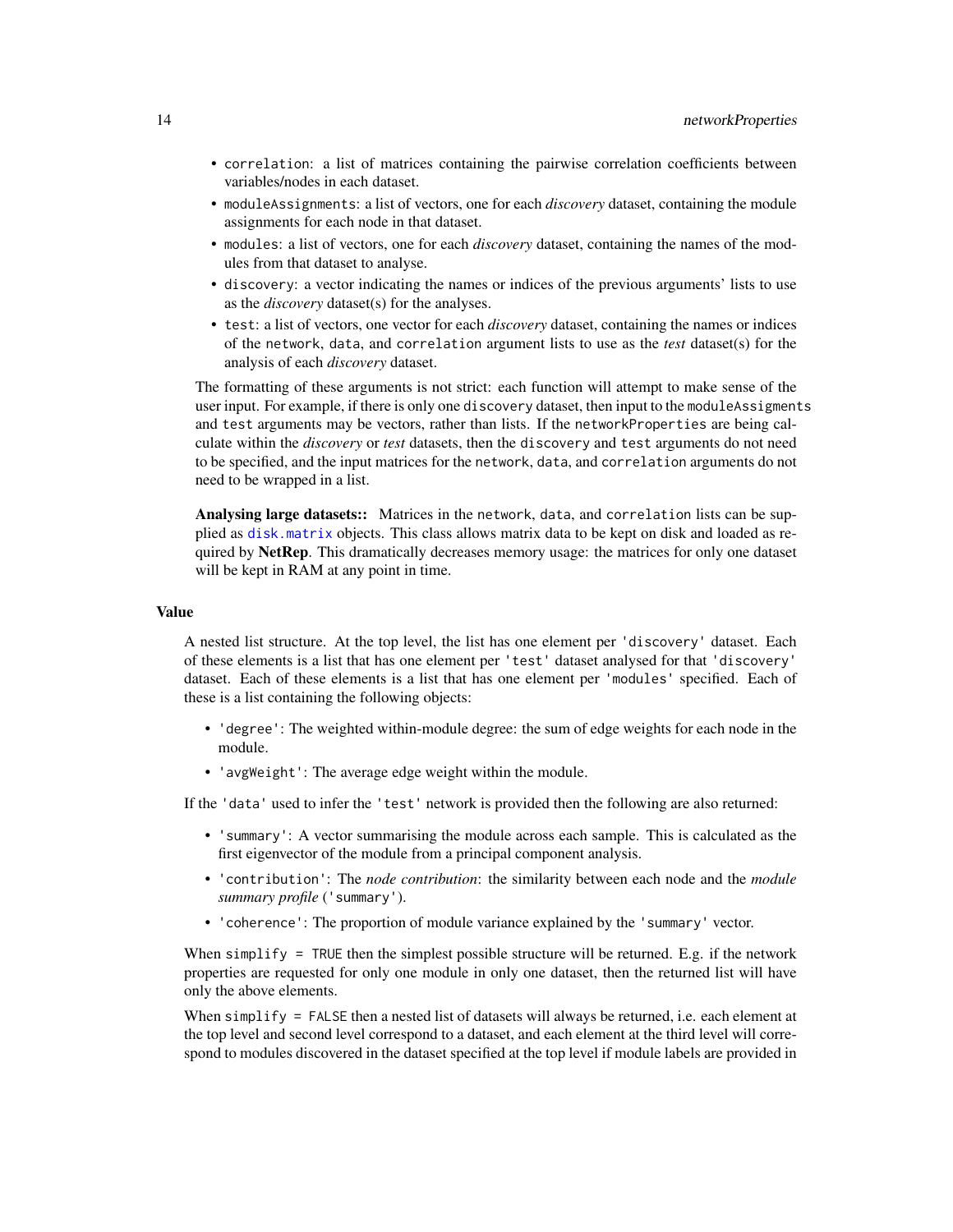#### <span id="page-14-0"></span>plotModule 15

the corresponding moduleAssignments list element. E.g. results[["Dataset1"]][["Dataset2"]][["module1"]] will contain the properties of "module1" as calculated in "Dataset2", where "module1" was indentified in "Dataset1". Modules and datasets for which calculation of the network properties have not been requested will contain NULL.

#### See Also

[Getting nodes ordered by degree.,](#page-0-0) and [Ordering samples by module summary](#page-0-0)

#### Examples

```
# load in example data, correlation, and network matrices for a discovery and test dataset:
data("NetRep")
# Set up input lists for each input matrix type across datasets. The list
# elements can have any names, so long as they are consistent between the
# inputs.
network_list <- list(discovery=discovery_network, test=test_network)
data_list <- list(discovery=discovery_data, test=test_data)
correlation_list <- list(discovery=discovery_correlation, test=test_correlation)
labels_list <- list(discovery=module_labels)
# Calculate the topological properties of all network modules in the discovery dataset
props <- networkProperties(
 network=network_list, data=data_list, correlation=correlation_list,
 moduleAssignments=labels_list
\lambda# Calculate the topological properties in the test dataset for the same modules
test_props <- networkProperties(
 network=network_list, data=data_list, correlation=correlation_list,
 moduleAssignments=labels_list, discovery="discovery", test="test"
)
```
<span id="page-14-1"></span>plotModule *Plot the topology of a network module*

#### **Description**

Plot the correlation structure, network edges, scaled weighted degree, node contribtuion, module data, and module summary vectors of one or more network modules.

Individual components of the module plot can be plotted using [plotCorrelation](#page-0-0), [plotNetwork](#page-0-0), [plotDegree](#page-0-0), [plotContribution](#page-0-0), [plotData](#page-0-0), and [plotSummary](#page-0-0).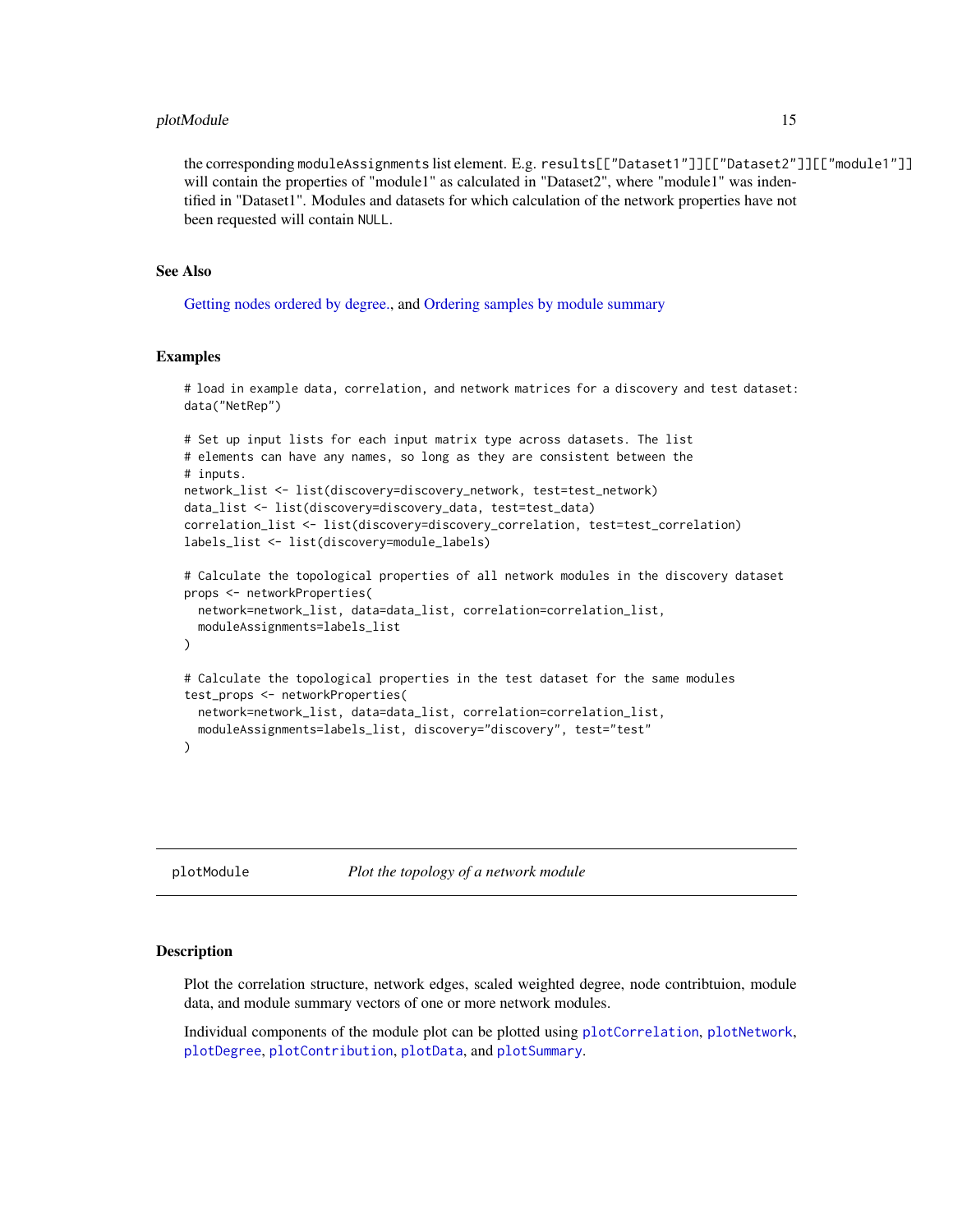```
plotModule(network, data, correlation, moduleAssignments = NULL,
 modules = NULL, backgroundLabel = "0", discovery = NULL, test = NULL,
 verbose = TRUE, orderSamplesBy = NULL, orderNodesBy = NULL,
 orderModules = TRUE, plotNodeNames = TRUE, plotSampleNames = TRUE,
 plotModuleNames = NULL, main = "Module Topology", main.line = 1,
  drawBorders = FALSE, lwd = 1, naxt.line = -0.5, saxt.line = -0.5,
 maxt.line = NULL, xaxt.line = -0.5, xaxt.tck = -0.025,
  xlab.line = 2.5, yaxt.line = 0, yaxt.tck = -0.15, ylab.line = 2.5,
  laxt.line = 2.5, last.tck = 0.04, cex.axis = 0.8,legend.main.line = 1.5, cex.lab = 1.2, cex.main = 2, dataCols = NULL,
  dataRange = NULL, corCols = correlation.palette(), corRange = c(-1, 1),
 netCols = network.palette(), netRange = c(0, 1), degreeCol = "#feb24c",
  contribCols = c("#A50026", "#313695"), summaryCols = c("#1B7837",
  "#762A83", naCol = "#bdbdbd", dryRun = FALSE)
```
### Arguments

| network           | a list of interaction networks, one for each dataset. Each entry of the list should<br>be a $n * n$ matrix or where each element contains the edge weight between nodes<br>$i$ and $j$ in the inferred network for that dataset.                                        |
|-------------------|-------------------------------------------------------------------------------------------------------------------------------------------------------------------------------------------------------------------------------------------------------------------------|
| data              | a list of matrices, one for each dataset. Each entry of the list should be the<br>data used to infer the interaction network for that dataset. The columns should<br>correspond to variables in the data (nodes in the network) and rows to samples<br>in that dataset. |
| correlation       | a list of matrices, one for each dataset. Each entry of the list should be a $n * n$<br>matrix where each element contains the correlation coefficient between nodes i<br>and $j$ in the data used to infer the interaction network for that dataset.                   |
| moduleAssignments |                                                                                                                                                                                                                                                                         |
|                   | a list of vectors, one for each <i>discovery</i> dataset, containing the module assign-<br>ments for each node in that dataset.                                                                                                                                         |
| modules           | a list of vectors, one for each discovery dataset, of modules to perform the anal-<br>ysis on. If unspecified, all modules in each discovery dataset will be analysed,<br>with the exception of those specified in backgroundLabel argument.                            |
| backgroundLabel   |                                                                                                                                                                                                                                                                         |
|                   | a single label given to nodes that do not belong to any module in the module Assignments<br>argument. Defaults to "0". Set to NULL if you do not want to skip the network<br>background module.                                                                         |
| discovery         | a vector of names or indices denoting the <i>discovery</i> dataset(s) in the data,<br>correlation, network, moduleAssignments, modules, and test lists.                                                                                                                 |
| test              | a list of vectors, one for each discovery dataset, of names or indices denoting<br>the test dataset(s) in the data, correlation, and network lists.                                                                                                                     |
| verbose           | logical; should progress be reported? Default is TRUE.                                                                                                                                                                                                                  |
| orderSamplesBy    | NULL (default), NA, or a vector containing a single dataset name or index. Con-<br>trols how samples are ordered on the plot (see details).                                                                                                                             |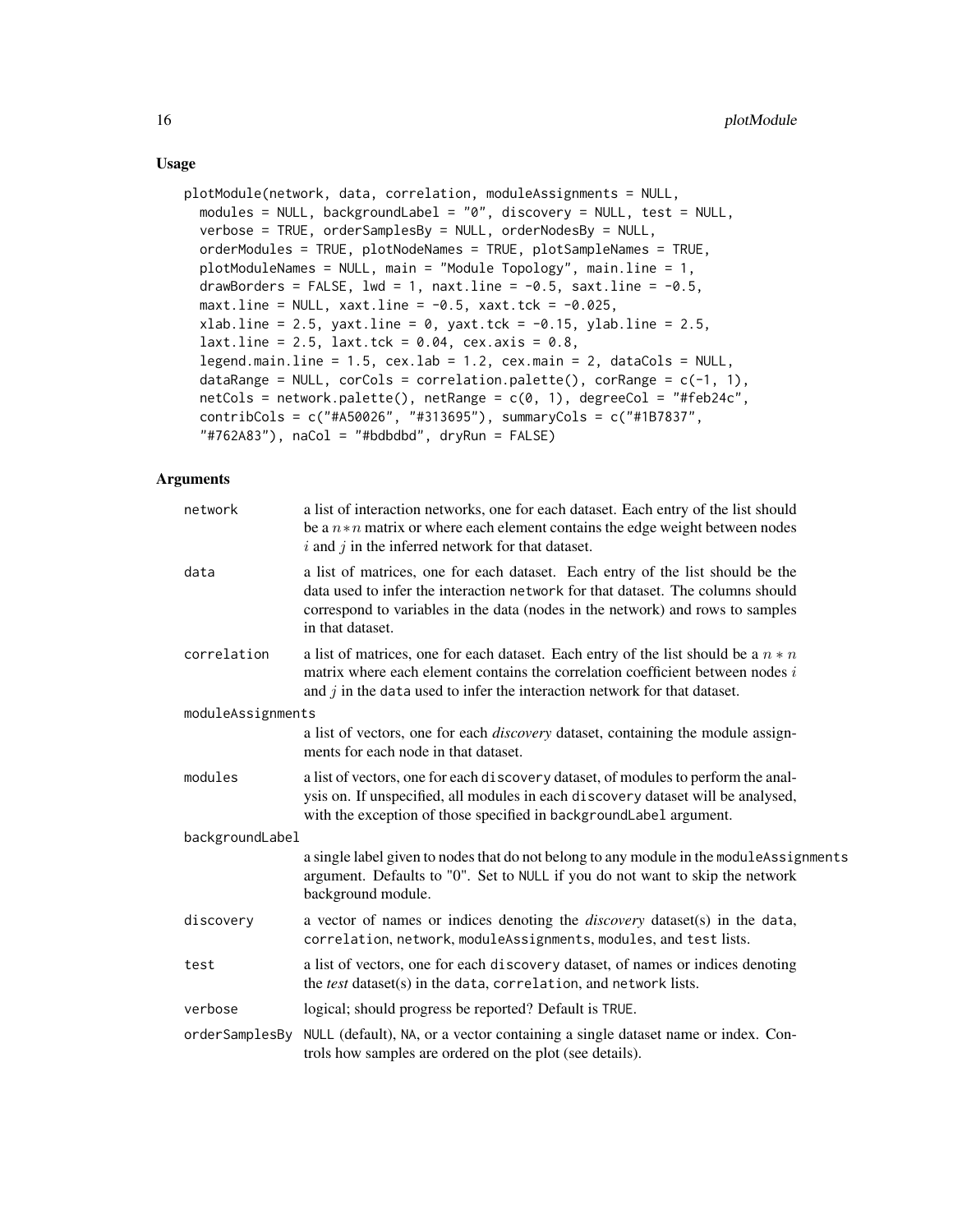### plotModule 17

| orderNodesBy                     | NULL (default), NA, or a vector of dataset names or indices. Controls how nodes<br>are ordered on the plot (see details).                           |
|----------------------------------|-----------------------------------------------------------------------------------------------------------------------------------------------------|
| orderModules                     | logical; if TRUE modules ordered by clustering their summary vectors. If FALSE<br>modules are returned in the order provided.                       |
| plotNodeNames<br>plotSampleNames | logical; controls whether the node names are drawed on the bottom axis.                                                                             |
|                                  | logical; controls whether the sample names are drawed on the left axis.                                                                             |
| plotModuleNames                  | logical; controls whether module names are drawed. The default is for module                                                                        |
|                                  | names to be drawed when multiple modules are drawn.                                                                                                 |
| main                             | title for the plot.                                                                                                                                 |
| main.line                        | the number of lines into the top margin at which the plot title will be drawn.                                                                      |
| drawBorders                      | logical; if TRUE, borders are drawn around the weighted degree, node conribu-<br>tion, and module summary bar plots.                                |
| lwd                              | line width for borders and axes.                                                                                                                    |
| naxt.line                        | the number of lines into the bottom margin at which the node names will be<br>drawn.                                                                |
| saxt.line                        | the number of lines into the left margin at which the sample names will be drawn.                                                                   |
| maxt.line                        | the number of lines into the bottom margin at which the module names will be<br>drawn.                                                              |
| xaxt.line                        | the number of lines into the bottom margin at which the x-axis tick labels will<br>be drawn on the module summary bar plot.                         |
| xaxt.tck                         | the size of the x-axis ticks for the module summary bar plot.                                                                                       |
| xlab.line                        | the number of lines into the bottom margin at which the x axis label on the<br><i>module summary</i> bar plot(s) will be drawn.                     |
| yaxt.line                        | the number of lines into the left margin at which the y-axis tick labels will be<br>drawn on the weighted degree and node contribution bar plots.   |
| yaxt.tck                         | the size of the y-axis ticks for the weighted degree and node contribution bar<br>plots.                                                            |
| ylab.line                        | the number of lines into the left margin at which the y axis labels on the <i>weighted</i><br>degree and node contribution bar plots will be drawn. |
| laxt.line                        | the distance from the legend to draw the legend axis labels, as multiple of<br>laxt.tck.                                                            |
| laxt.tck                         | size of the ticks on each axis legend relative to the size of the correlation, edge<br>weights, and data matrix heatmaps.                           |
| cex.axis                         | relative size of the node and sample names.                                                                                                         |
| legend.main.line                 |                                                                                                                                                     |
|                                  | the distance from the legend to draw the legend title.                                                                                              |
| cex.lab                          | relative size of the module names and legend titles.                                                                                                |
| cex.main                         | relative size of the plot titles.                                                                                                                   |
| dataCols                         | a character vector of colors to create a gradient from for the data heatmap (see<br>details). Automatically determined if NA or NULL.               |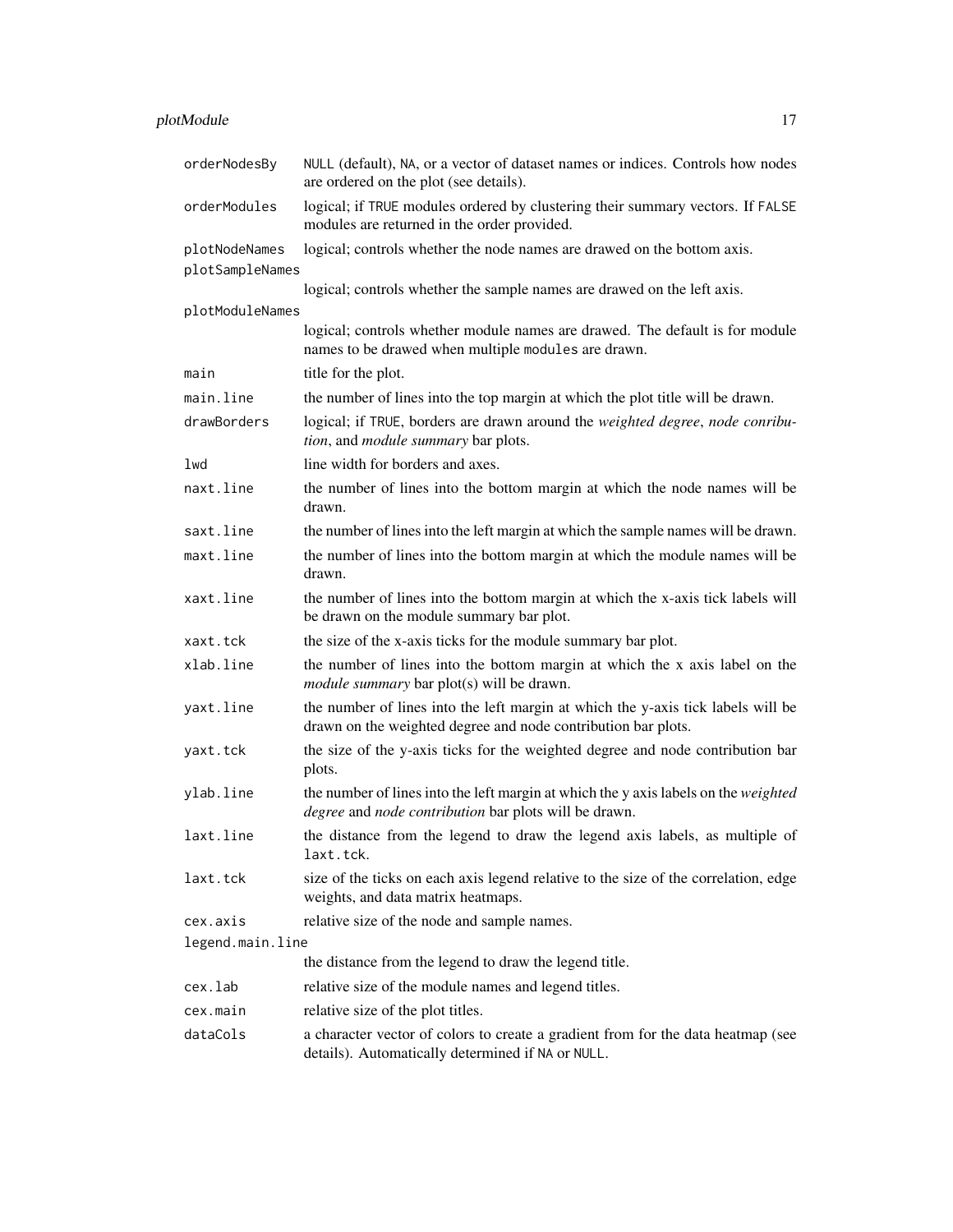<span id="page-17-0"></span>

| dataRange   | the range of values to map to the dataCols gradient (see details). Automatically<br>determined if NA or NULL.        |
|-------------|----------------------------------------------------------------------------------------------------------------------|
| corCols     | a character vector of colors to create a gradient from for the correlation structure<br>heatmap (see details).       |
| corRange    | the range of values to map to the corcols gradient (see details).                                                    |
| netCols     | a character vector of colors to create a gradient from for the network edge weight<br>heatmap (see details).         |
| netRange    | the range of values to map to the corcols gradient (see details). Automatically<br>determined if NA or NULL.         |
| degreeCol   | color to use for the weighted degree bar plot.                                                                       |
| contribCols | $color(s)$ to use for the node contribution bar plot (see details).                                                  |
| summaryCols | $color(s)$ to use for the node contribution bar plot (see details).                                                  |
| naCol       | color to use for missing nodes and samples on the data, correlation structure,<br>and network edge weight heat maps. |
| dryRun      | logical; if TRUE, only the axes and labels will be drawed.                                                           |
|             |                                                                                                                      |

#### Details

Input data structures:: The [preservation of network modules](#page-5-1) in a second dataset is quantified by measuring the preservation of topological properties between the *discovery* and *test* datasets. These properties are calculated not only from the interaction networks inferred in each dataset, but also from the data used to infer those networks (e.g. gene expression data) as well as the correlation structure between variables/nodes. Thus, all functions in the NetRep package have the following arguments:

- network: a list of interaction networks, one for each dataset.
- data: a list of data matrices used to infer those networks, one for each dataset.
- correlation: a list of matrices containing the pairwise correlation coefficients between variables/nodes in each dataset.
- moduleAssignments: a list of vectors, one for each *discovery* dataset, containing the module assignments for each node in that dataset.
- modules: a list of vectors, one for each *discovery* dataset, containing the names of the modules from that dataset to analyse.
- discovery: a vector indicating the names or indices of the previous arguments' lists to use as the *discovery* dataset(s) for the analyses.
- test: a list of vectors, one vector for each *discovery* dataset, containing the names or indices of the network, data, and correlation argument lists to use as the *test* dataset(s) for the analysis of each *discovery* dataset.

The formatting of these arguments is not strict: each function will attempt to make sense of the user input. For example, if there is only one discovery dataset, then input to the moduleAssigments and test arguments may be vectors, rather than lists. If the node and sample ordering is being calculated within the same dataset being visualised, then the discovery and test arguments do not need to be specified, and the input matrices for the network, data, and correlation arguments do not need to be wrapped in a list.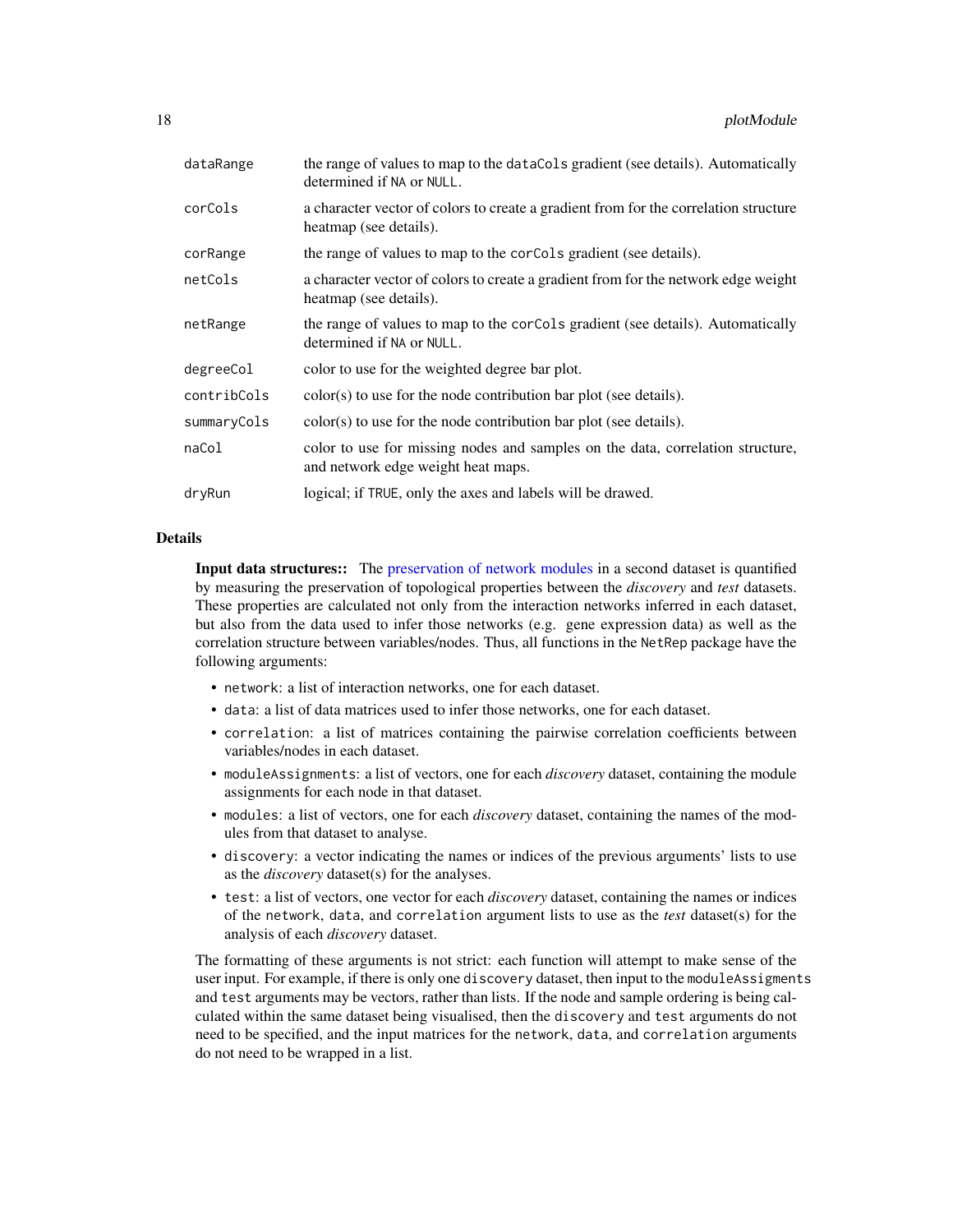#### <span id="page-18-0"></span>plotModule 2008 and 2008 and 2008 and 2008 and 2008 and 2008 and 2008 and 2008 and 2008 and 2008 and 2008 and 20

Analysing large datasets:: Matrices in the network, data, and correlation lists can be supplied as [disk.matrix](#page-1-1) objects. This class allows matrix data to be kept on disk and loaded as required by NetRep. This dramatically decreases memory usage: the matrices for only one dataset will be kept in RAM at any point in time.

Node, sample, and module ordering:: By default, nodes are ordered in decreasing order of *weighted degree* in the discovery dataset (see [nodeOrder](#page-0-0)). Missing nodes are colored in grey. This facilitates the visual comparison of modules across datasets, as the node ordering will be preserved.

Alternatively, a vector containing the names or indices of one or more datasets can be provided to the orderNodesBy argument.

If a single dataset is provided, then nodes will be ordered in decreasing order of *weighted degree* in that dataset. Only nodes that are present in this dataset will be drawn when ordering nodes by a dataset that is not the discovery dataset for the requested modules(s).

If multiple datasets are provided then the *weighted degree* will be averaged across these datasets (see [nodeOrder](#page-0-0) for more details). This is useful for obtaining a robust ordering of nodes by relative importance, assuming the modules displayed are preserved in those datasets.

Ordering of nodes by *weighted degree* can be suppressed by setting orderNodesBy to NA, in which case nodes will be ordered as in the matrices provided in the network, data, and correlation arguments.

When multiple modules are drawn, modules are ordered by the similarity of their summary vectors in the dataset(s) specified in orderNodesBy argument. If multiple datasets are provided to the orderNodesBy argument then the module summary vectors are concatenated across datasets.

By default, samples in the data heatmap and accompanying module summary bar plot are ordered in descending order of *module summary* in the drawn dataset (specified by the test argument). If multiple modules are drawn, samples are ordered as per the left-most module on the plot.

Alternatively, a vector containing the name or index of another dataset may be provided to the orderSamplesBy argument. In this case, samples will be ordered in descending order of *module summary* in the specified dataset. This is useful when comparing different measurements across samples, for example, gene expression data obtained from multiple tissues samples across the same individuals. If the dataset specified is the discovery dataset, then missing samples will be displayed as horizontal grey bars. If the dataset specified is one of the other datasets, samples present in both the specified dataset and the test dataset will be displayed first in order of the specified dataset, then samples present in only the test dataset will be displayed underneath a horizontal black line ordered by their module summary vector in the test dataset.

Order of samples by *module summary* can be suppressed by setting orderSamplesBy to NA, in which case samples will be order as in the matrix provided to the data argument for the drawn dataset.

Weighted degree scaling:: When drawn on a plot, the weighted degree of each node is scaled to the maximum weighted degree within its module. The scaled weighted degree is measure of relative importance for each node to its module. This makes visualisation of multiple modules with different sizes and densities possible. However, the scaled weighted degree should only be interpreted for groups of nodes that have an apparent module structure.

Plot layout and device size: For optimal results we recommend viewing single modules on a PNG device with a width of 1500, a height of 2700 and a nominal resolution of 300 (png (filename, width=5\*300, height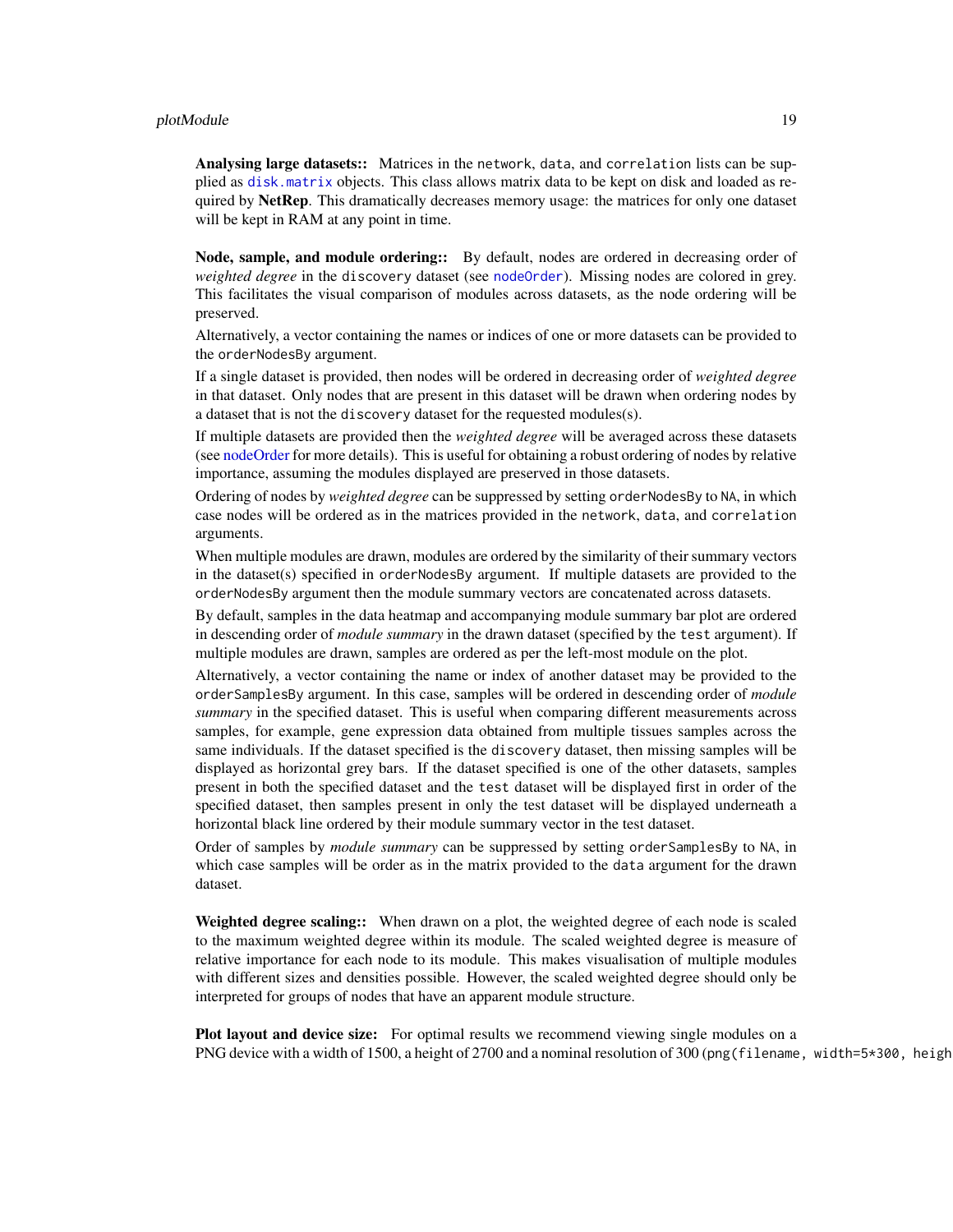<span id="page-19-0"></span>Warning: PDF and other vectorized devices should not be used when plotting more than a hundred nodes. Large files will be generated which may cause image editing programs such as Inkscape or Illustrator to crash when polishing figures for publication.

When dryRun is TRUE only the axes, legends, labels, and title will be drawn, allowing for quick iteration of customisable parameters to get the plot layout correct.

If axis labels or legends are drawn off screen then the margins of the plot should be adjusted prior to plotting using the [par](#page-0-0) command to increase the margin size (see the "mar" option in the par help page).

The size of text labels can be modified by increasing or decreasing the cex.main, cex.lab, and cex.axis arguments:

- cex.main: controls the size of the plot title (specified in the main argument).
- cex.lab: controls the size of the axis labels on the *weighted degree*, *node contribution*, and *module summary* bar plots as well as the size of the module labels and the heatmap legend titles.
- cex.axis: contols the size of the axis tick labels, including the node and sample labels.

The position of these labels can be changed through the following arguments:

- xaxt.line: controls the distance from the plot the x-axis tick labels are drawn on the *module summary* bar plot.
- xlab.line: controls the distance from the plot the x-axis label is drawn on the *module summary* bar plot.
- yaxt.line: controls the distance from the plot the y-axis tick labels are drawn on the *weighted degree* and *node contribution* bar plots.
- ylab.line: controls the distance from the plot the y-axis label is drawn on the *weighted degree* and *node contribution* bar plots.
- main.line: controls the distance from the plot the title is drawn.
- naxt.line: controls the distance from the plot the node labels are drawn.
- saxt.line: controls the distance from the plot the sample labels are drawn.
- maxt.line: controls the distance from the plot the module labels are drawn.
- laxt.line: controls the distance from the heatmap legends that the gradient legend labels are drawn.
- legend.main.line: controls the distance from the heatmap legends that the legend title is drawn.

The rendering of node, sample, and module names can be disabled by setting plotNodeNames, plotSampleNames, and plotModuleNames to FALSE.

The size of the axis ticks can be changed by increasing or decreasing the following arguments:

- xaxt.tck: size of the x-axis tick labels as a multiple of the height of the *module summary* bar plot
- yaxt.tck: size of the y-axis tick labels as a multiple of the width of the *weighted degree* or *node contribution* bar plots.
- laxt.tck: size of the heatmap legend axis ticks as a multiple of the width of the data, correlation structure, or network edge weight heatmaps.

The drawBorders argument controls whether borders are drawn around the weighted degree, node contribution, or module summary bar plots. The lwd argument controls the thickness of these borders, as well as the thickness of axes and axis ticks.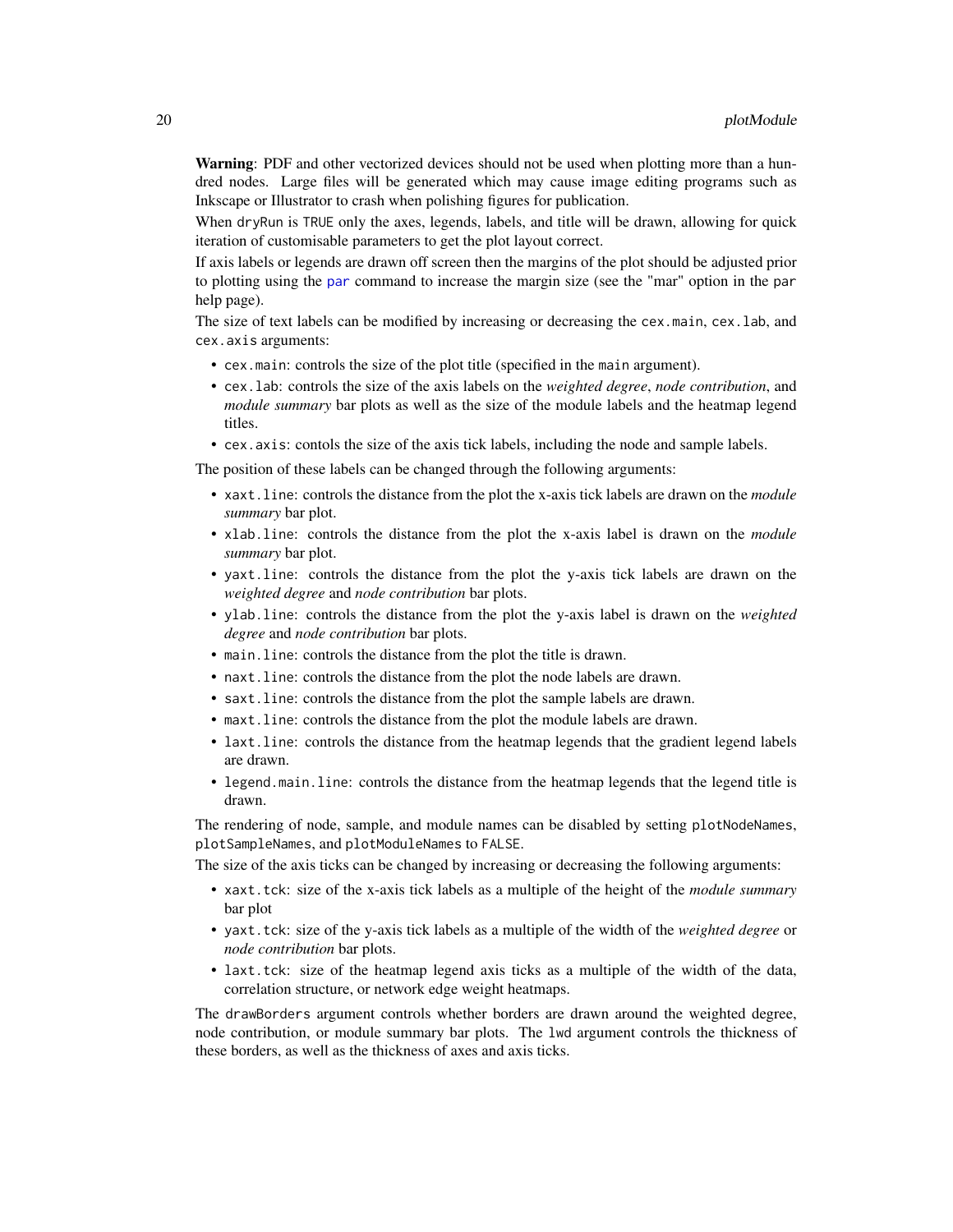<span id="page-20-0"></span>Modifying the color palettes:: The dataCols and dataRange arguments control the appearance of the data heatmap (see [plotData](#page-0-0)). The gradient of colors used on the heatmap can be changed by specifying a vector of colors to interpolate between in dataCols and dataRange specifies the range of values that maps to this gradient. Values outside of the specified dataRange will be rendered with the colors used at either extreme of the gradient. The default gradient is determined based on the data shown on the plot. If all values in the data matrix are positive, then the gradient is interpolated between white and green, where white is used for the smallest value and green for the largest. If all values are negative, then the gradient is interpolated between purple and white, where purple is used for the smallest value and white for the value closest to zero. If the data contains both positive and negative values, then the gradient is interpolated between purple, white, and green, where white is used for values of zero. In this case the range shown is always centered at zero, with the values at either extreme determined by the value in the rendered data with the strongest magnitude (the maximum of the absolute value).

The corCols and corRange arguments control the appearance of the correlation structure heatmap (see [plotCorrelation](#page-0-0)). The gradient of colors used on the heatmap can be changed by specifying a vector of colors to interpolate between in corCols. By default, strong negative correlations are shown in blue, and strong positive correlations in red, and weak correlations as white. corRange controls the range of values that this gradient maps to, by default, -1 to 1. Changing this may be useful for showing differences where range of correlation coefficients is small.

The netCols and netRange arguments control the appearance of the network edge weight heatmap (see [plotNetwork](#page-0-0)). The gradient of colors used on the heatmap can be changed by specifying a vector of colors to interpolate between in netCols. By default, weak or non-edges are shown in white, while strong edges are shown in red. The netRange controls the range of values this gradient maps to, by default, 0 to 1. If netRange is set to NA, then the gradient will be mapped to values between 0 and the maximum edge weight of the shown network.

The degreeCol argument controls the color of the weighted degree bar plot (see [plotDegree](#page-0-0)).

The contribCols argument controls the color of the node contribution bar plot (see [plotContribution](#page-0-0). This can be specified as single value to be used for all nodes, or as two colors: one to use for nodes with positive contributions and one to use for nodes with negative contributions.

The summaryCols argument controls the color of the module summary bar plot (see [plotSummary](#page-0-0). This can be specified as single value to be used for all samples, or as two colors: one to use for samples with a positive module summary value and one fpr samples with a negative module summary value.

The naCol argument controls the color of missing nodes and samples on the data, correlaton structure, and network edge weight heatmaps.

Embedding in Rmarkdown documents: The chunk option fig.keep="last" should be set to avoid an empty plot being embedded above the plot generated by plotModule. This empty plot is generated so that an error will be thrown as early as possible if the margins are too small to be displayed. Normally, these are drawn over with the actual plot components when drawing the plot on other graphical devices.

#### See Also

[plotCorrelation](#page-0-0), [plotNetwork](#page-0-0), [plotDegree](#page-0-0), [plotContribution](#page-0-0), [plotData](#page-0-0), and [plotSummary](#page-0-0).

#### Examples

# load in example data, correlation, and network matrices for a discovery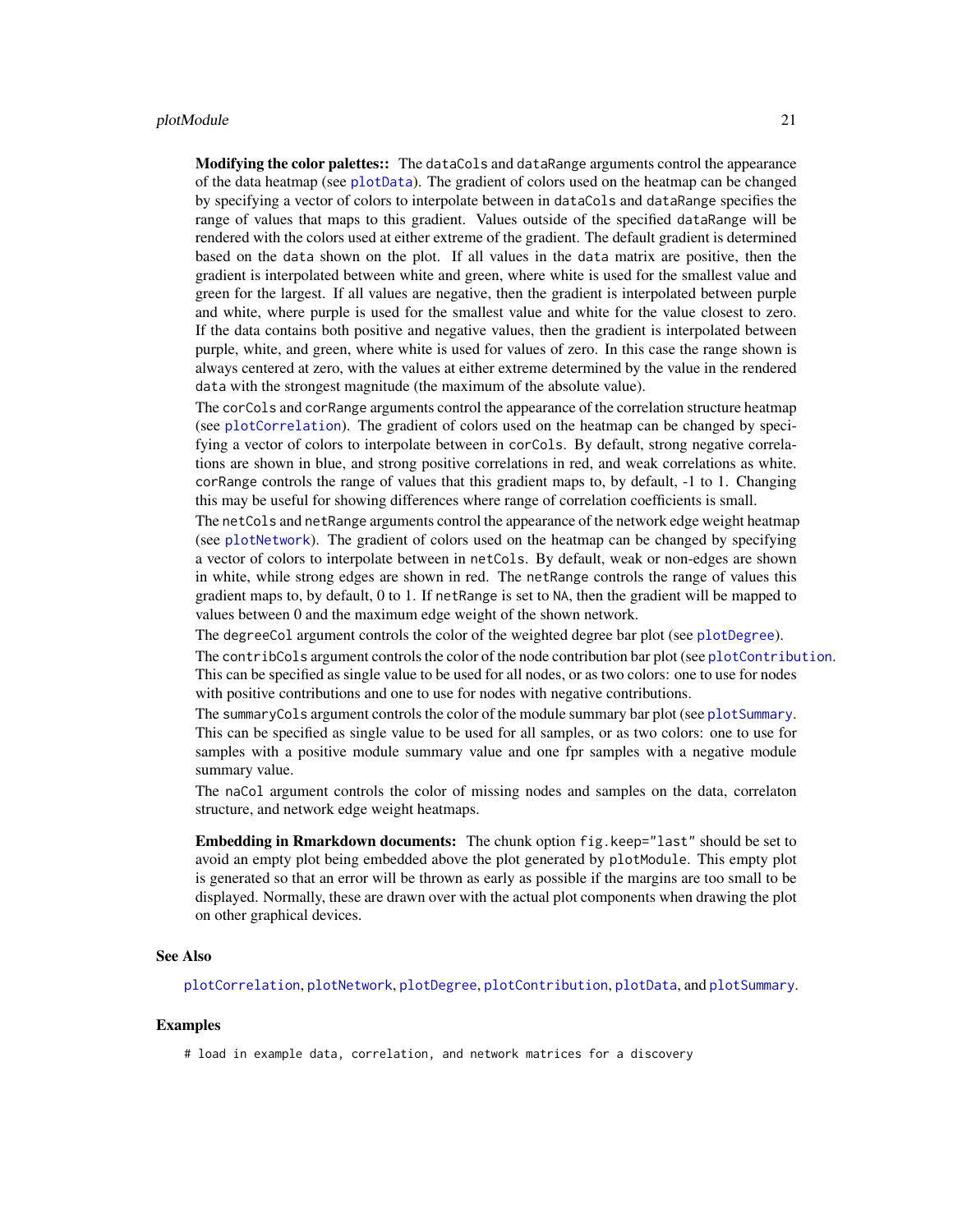```
# and test dataset:
data("NetRep")
# Set up input lists for each input matrix type across datasets. The list
# elements can have any names, so long as they are consistent between the
# inputs.
network_list <- list(discovery=discovery_network, test=test_network)
data_list <- list(discovery=discovery_data, test=test_data)
correlation_list <- list(discovery=discovery_correlation, test=test_correlation)
labels_list <- list(discovery=module_labels)
# Plot module 1, 2 and 4 in the discovery dataset
plotModule(
 network=network_list, data=data_list, correlation=correlation_list,
 moduleAssignments=labels_list, modules=c(1, 2, 4)
)
# Now plot them in the test dataset (module 2 does not replicate)
plotModule(
 network=network_list,data=data_list, correlation=correlation_list,
 moduleAssignments=labels_list, modules=c(1, 2, 4), discovery="discovery",
 test="test"
\mathcal{L}# Plot modules 1 and 4, which replicate, in the test datset ordering nodes
# by weighted degree averaged across the two datasets
plotModule(
 network=network_list, data=data_list, correlation=correlation_list,
 moduleAssignments=labels_list, modules=c(1, 4), discovery="discovery",
 test="test", orderNodesBy=c("discovery", "test")
)
```
<span id="page-21-1"></span>requiredPerms *How many permutations do I need to test at my desired significance level?*

#### **Description**

How many permutations do I need to test at my desired significance level?

#### Usage

```
requiredPerms(alpha, alternative = "greater")
```
#### Arguments

| alpha       | desired significance threshold.                                                                                                                                   |
|-------------|-------------------------------------------------------------------------------------------------------------------------------------------------------------------|
| alternative | a character string specifying the alternative hypothesis, must be one of "greater"<br>(default), "less", or "two sided". You can specify just the initial letter. |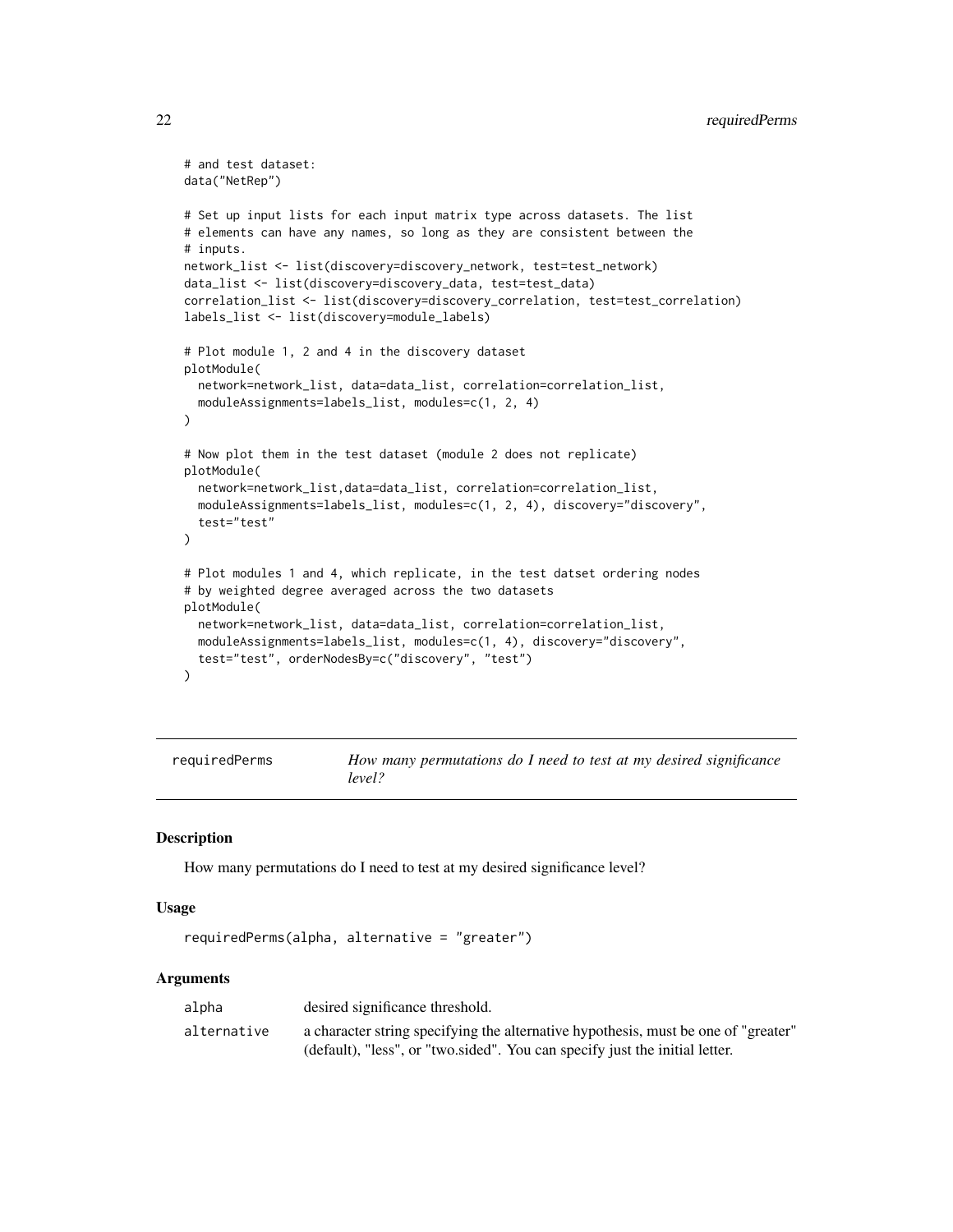### requiredPerms 23

#### Value

The minimum number of permutations required to detect any significant associations at the provided alpha. The minimum p-value will always be smaller than alpha.

#### Examples

data("NetRep")

```
# Set up input lists for each input matrix type across datasets. The list
# elements can have any names, so long as they are consistent between the
# inputs.
network_list <- list(discovery=discovery_network, test=test_network)
data_list <- list(discovery=discovery_data, test=test_data)
correlation_list <- list(discovery=discovery_correlation, test=test_correlation)
labels_list <- list(discovery=module_labels)
# How many permutations are required to Bonferroni adjust for the 4 modules
# in the example data?
nPerm <- requiredPerms(0.05/4)
# Note that we recommend running at least 10,000 permutations to make sure
# that the null distributions are representative.
preservation <- modulePreservation(
 network=network_list, data=data_list, correlation=correlation_list,
 moduleAssignments=labels_list, nPerm=nPerm, discovery="discovery",
 test="test"
```

```
)
```